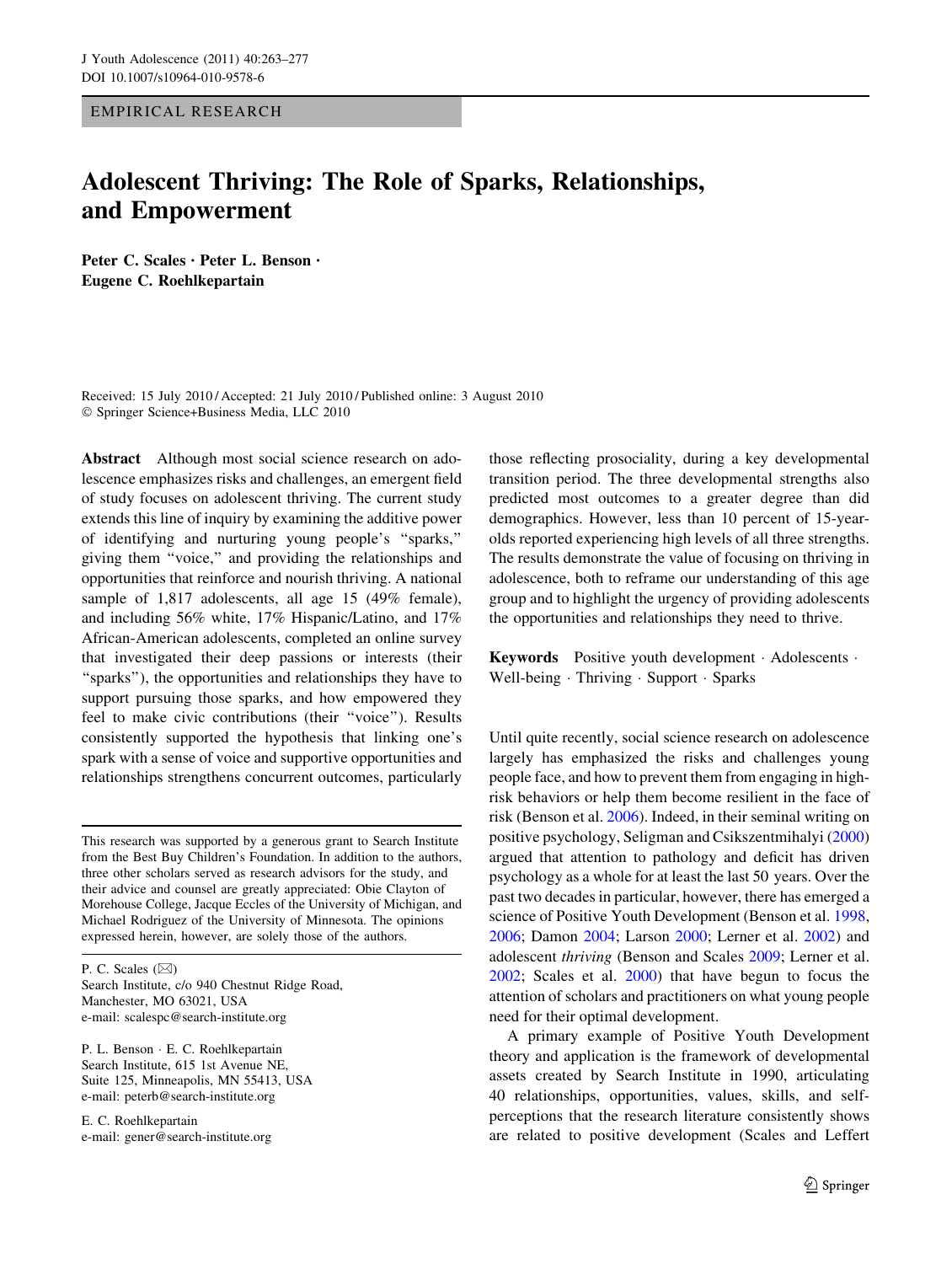[2004\)](#page-14-0). These are arrayed heuristically into eight categories, with Support, Empowerment, Boundaries and Expectations, and Constructive Use of Time representing ''external'' assets that adults and peers provide for adolescents, and Commitment to Learning, Positive Values, Social Competencies, and Positive Identity representing ''internal'' assets adolescents develop as part of their gradual path toward self-regulation. Studies collectively of nearly 3 million middle and high school students since 1990 have repeatedly found that the more of these assets adolescents have, the better off they are on a variety of concurrent and longitudinal academic, social-emotional, psychological, and behavioral outcomes, with these patterns holding across gender, race/ethnicity, and socioeconomic status (e.g., Benson [2006;](#page-13-0) Leffert et al. [1998](#page-13-0); Scales et al. [2000,](#page-13-0) [2006\)](#page-14-0). Two comprehensive reviews of the youth development literature have concluded that the total number of positive developmental nutrients, resources, or assets youth report having is related to both positive and negative outcomes, and that specific kinds of developmental influences also matter, depending on the outcome in question (Benson et al. [2006](#page-13-0); Eccles and Gootman [2002\)](#page-13-0). These nutrients, resources, or assets are not simple counts of the number of times a youth goes to a museum, or the number of times an adult says hello to them. Rather, each single resource or nutrient is intended to capture complex patterns of experience, such as the multiplicity of caring adults in a given youth's world, or the time they spend in a typical week throughout the year—in high-quality youth programs. Typically, young people with 31–40 assets do better than those with 21–30, who in turn do better than those with 11–20, and all those youth tend to do better than youth with 0–10 assets.

Similar linear patterns have been found in studying the "5C's of positive youth development (competence, confidence, connection, character, and caring—Lerner et al. [2009\)](#page-13-0), and the five ''promises'' that the America's Promise Alliance advocates all children and youth should experience: Caring adults, safe places, a healthy start, effective education, and opportunities to make a difference. The more children and youth are exposed to the 5C's or the five promises, they better off they are. For example, in a national sample of 12–17 year olds, their parents, and the parents of 6–11 year olds, children and youth with 4–5 of the five promises typically had better scores on more than one dozen concurrent academic, social-emotional, psychological, and behavioral outcomes than did those with 2–3 of the promises, who in turn tended to do better developmentally than those with none or only 1 of the promises (Scales et al. [2008](#page-13-0)). In this National Promises Study, the researchers also found that experiencing high levels of the promises had a compensatory effect. Males, adolescents of color, and low-income youth overall had lower levels of the academic, socialpsychological, and behavioral outcomes studied. But if they had high levels of the promises, then males, adolescents of color, and low-income adolescents generally had the same level of outcomes as females, white adolescents, and more affluent youth. So, whether they are operationalized as the 40 assets, the 5C's, or the five promises, the sheer number of youths' positive developmental experiences matters, both for absolute levels of well-being and also for reducing disparities in well-being among groups of young people.

The work of scholars such as Csikszentmihalyi ([1990\)](#page-13-0) on ''flow,'' and Larson on ''initiative'' ([2000\)](#page-13-0) reveals further features of the developmental landscape that make a difference, beyond the general idea of developmental assets. Using constructive use of time, for example, the sheer numbers of hours a week youth participate in constructive activities matters, but engagement by youth in activities that are challenging, require intense concentration for success, and the profound attention which arises from intrinsic motivation, all are features that add depth, and so define the optimal use of time.

Benson [\(2008](#page-13-0)) and Benson and Scales [\(2009](#page-13-0)) have elaborated this concept further in their description of ''thriving'' in adolescence. Central to the notion of thriving is an adolescent's ''sparks.'' Sparks are described as a passion for a self-identified interest, skill, or capacity that metaphorically lights a fire in an adolescent's life, providing energy, joy, purpose, and direction. Thriving is then seen as the combination over time of sparks, and the action that the youth and others take to support, develop, and nurture those sparks.

Thriving as so described emphasizes the bidirectional development of both person and context. As Lerner noted [\(2004](#page-13-0)), such adaptive developmental regulation is seen as occurring when there is a balance between the development of individual strengths and capacities and the development of strength in the contexts youth inhabit, namely, their families, schools, peer groups, and communities. Simply, thriving persons are nurtured by their contexts and also make positive contributions to those contexts. Extending this thinking, Benson and Scales ([2009\)](#page-13-0) specifically frame the ''development of prosocial and altruistic capacity and action as an outgrowth of the identification and nurturing of an individual's particular talents and interests'' (p. 94). In other words, the aspects of thriving that reflect agency for social change, doing things for others, and making a difference in society—all of which may be thought of as aspects of empowerment—grow out of adolescents' being able to identify and nurture those passionate personal interests—sparks—that are intrinsically energizing to them. The development and nurturing of those sparks in relationships experienced throughout the adolescent's contexts helps them to construct a confident and secure "idealized personhood" (Lerner et al. [2002](#page-13-0)) that is better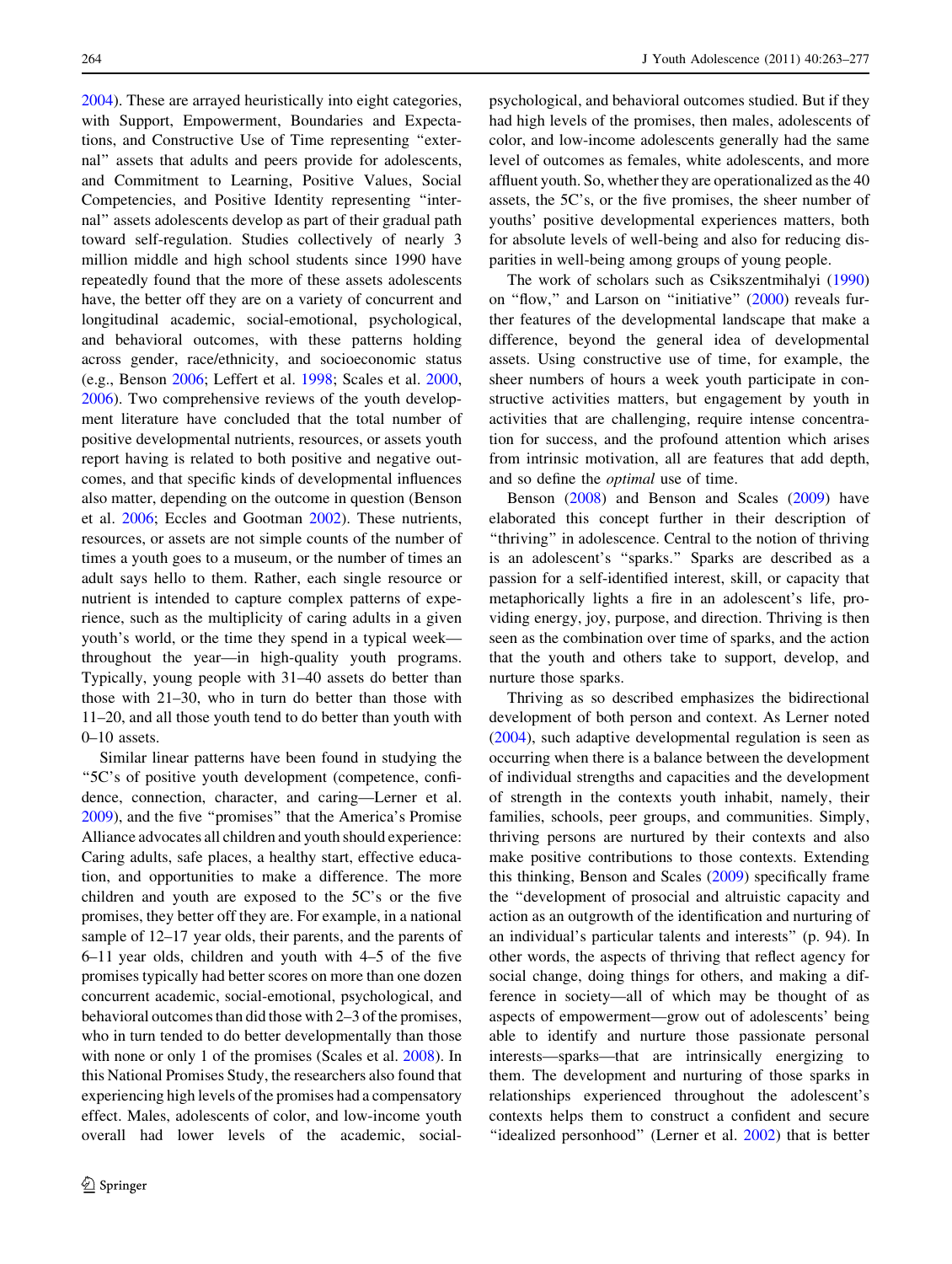oriented toward generosity of spirit and empathetic response to others than are the identities of adolescents who do not have the intrinsic mooring, direction, and social embeddedness that come from knowing one's true sparks and having them nurtured throughout one's social ecology. In this manner, sparks, relational opportunities, and empowerment are hypothesized to work together to influence growth in adolescents' prosociality.

All of these elements of adolescents' developmental experience may be especially salient during key periods of transition in adolescence, particularly as adolescents negotiate the (often competing) developmental tasks of connection to others and development of relative autonomy (Collins and Steinberg [2006\)](#page-13-0). One of those periods occurs around the age of 15. In the United States, age 15 represents a critical transition time in growing up. When they are 15, teenagers typically move into high school. Students who engage well (academically and socially) during their first year of high school are much more likely to stay in school and to be academically successful. A recent report, for example, concluded that the biggest loss of students in the graduation pipeline occurs for most districts in the 9th grade, as many students turn 15 (Editorial Projects in Education [2009\)](#page-13-0). By this age, they have been through significant physical changes, including puberty. They have begun developing adult reasoning capabilities, although they are still learning how to exercise judgment. Fifteen-year-olds are exploring how and why they matter, what they value, and who and what they believe in. They become more independent. Many 15-year-olds begin to drive, work, and spend more time on their own and with their peers. They take on more leadership roles. Finally, they are exposed to more high-risk behaviors, such as sexual activity, violence, and alcohol, tobacco, and other drug use, and increasingly are called upon to make significant decisions about whether to engage in such behaviors.

As adolescents grapple with their own identity and voice during early adolescence and the transition to mid-adolescence and high school, the issues of sparks and empowerment become even more vital developmentally, and could play important roles in their movement toward adulthood. Longitudinal analyses also have shown that the developmental assets that provide protection and promote positive development tend to decrease over the middle school years (Scales et al. [2006;](#page-14-0) Roehlkepartain et al. [2003\)](#page-13-0), leaving the typical 15-year-old with a lower level of assets, and therefore greater vulnerability, than she or he will experience at any other time in the adolescent years.

Thus, previous research leads to the central theoretical organizing principle of this article. The identification and development of one's sparks in contexts that are filled with supportive relationships and opportunities for empowerment appears to be an especially powerful developmental experience that orients adolescents toward being on a thriving path. A thriving path or orientation, in contrast to a floundering path or even a merely adequate or ''ok'' path, is characterized by mutual person-context growth, that is, both personal and societal well-being. These issues may have particular developmental salience for adolescents around age 15, when they are undergoing significant changes and transitions, and are experiencing fewer developmental supports than when they were younger, and, based on prior research, they should hold for youth across racial/ethnic, gender, and socioeconomic diversity.

#### Hypotheses and Focus of the Study

Our focus in the current study was on these three interrelated but distinct concepts: Adolescents' deep personal interests or sparks; the opportunities—most often realized through significant relationships—youth have to identify and develop those sparks, talents, and interests; and their self-perception of being empowered or having ''voice.'' Based on the literature reviewed above, we posed two general hypotheses. First, accumulation of these strengths among 15-year-olds, as seen in other research on developmental nutrients, assets, and promises, will be associated with generally more positive academic, social, emotional, and behavioral concurrent outcomes, and especially more positive specific developmental outcomes connected to contribution to society, including leadership, prosocial values such as helping others, and the importance they give to civic engagement. Second, the experience of all three of these three developmental strengths (sparks, relational opportunities, and empowerment) will contribute more to concurrent outcomes than do gender, race/ethnicity, or socioeconomic status.

### Methods

### Sample

Respondents for this survey were selected from among the Harris Poll Online database, which includes several million people who have agreed to participate in Harris Interactive online surveys. Because the sample is based on those who agreed to be invited to participate in an online research panel, no estimates of theoretical sampling error can be calculated. Email invitations were sent to thousands of potentially eligible households (i.e., those believed to have a 15 year old in the household), but unless an error message flagged an undeliverable email, there was no way to tell if potential respondents actually read the invitation, and thus no way to calculate a traditional response rate. Harris Interactive's estimate is that about 10% of invitees to such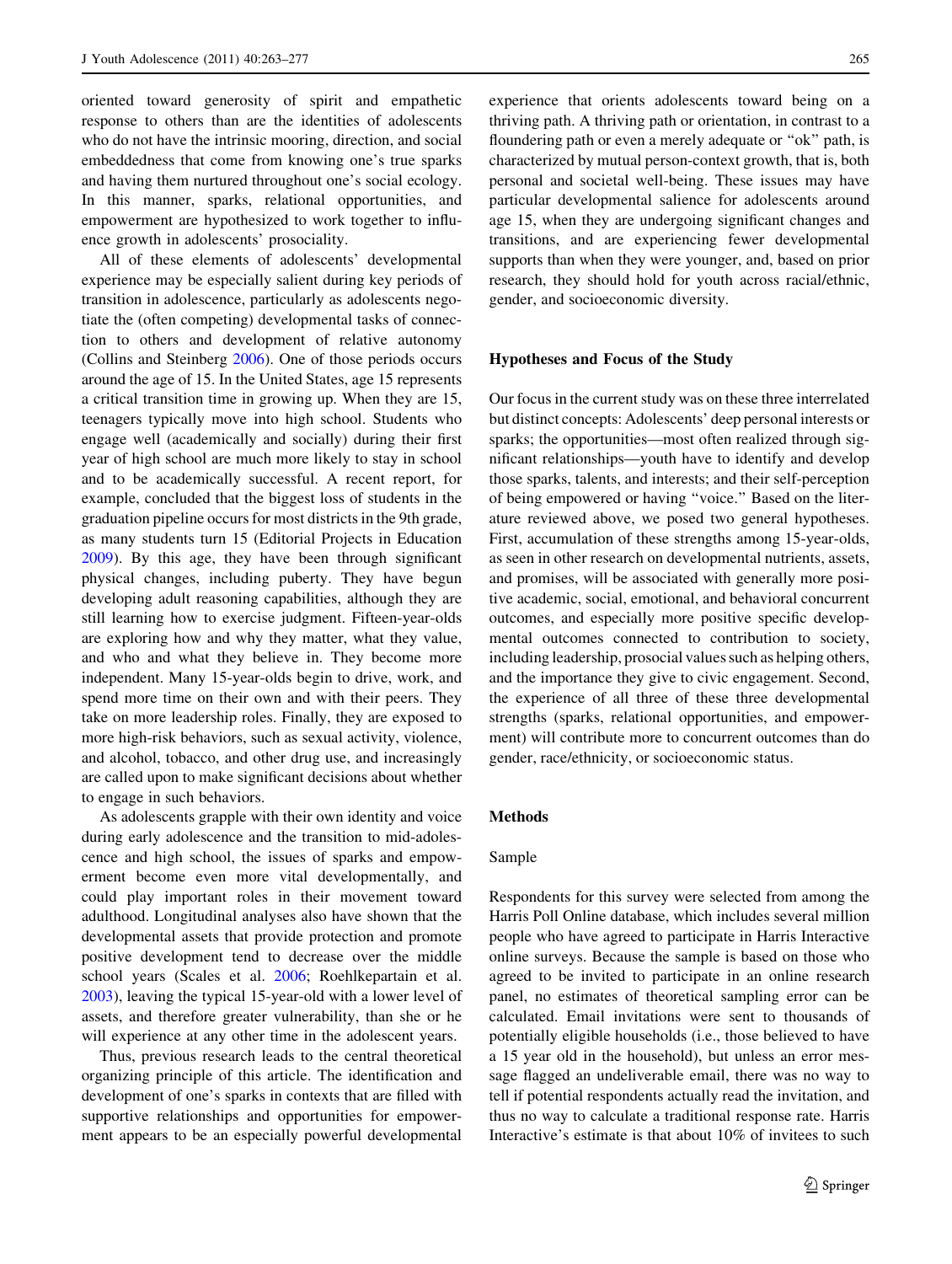online surveys actually participate (conversation with Dana Markow, June 25, 2009). Qualified respondents were US residents who were 15 years old. A representative sample of 1,817 US residents age 15 was surveyed online, including 1,023 white respondents (56%), 301 Black/ African American respondents (17%), 302 Hispanic respondents (17%), and 90 Asian/Pacific Islander respondents (0.5%).

Data were weighted by Harris Interactive researchers to reflect the population of 15-year-olds in the US according to three race/ethnicity groups: Hispanic, Black/African American, White/Other (including Asian/Pacific Islander). Each group was weighted according to key demographic variables (gender, race/ethnicity, region, and parents' highest education [a proxy for household income]). These variables were weighted to known parameters in the United States. A post-weight was applied to bring the data from all three groups in line with their proportion in the total population of 15-year-olds in the US, based on race/ethnicity and gender.

### Measures

The survey was self-administered online via the Internet, averaging about 23 minutes per respondent. Password protected e-mail invitations asked respondents to participate in a survey about current events. Survey items were taken or modified from numerous existing surveys, and some were created for this study. A number of new questions were generated through discussions among the Search Institute research team, research advisors from the University of Michigan, the University of Minnesota, and Morehouse College, and staff members from the Best Buy Children's Foundation, sponsor of the survey. Search Institute created the survey, and worked with Harris Interactive research staff to refine and pretest the items to achieve maximum reliability, validity, and efficiency of administration.

### Sparks

Early questions in the survey asked the youth about their talents, interest, and hobbies. To determine whether they had a talent, interest, or hobby that met the criteria for being named a ''spark,'' we asked a follow-up question taken from the Search Institute Thriving Orientation Survey (TOS, Benson and Scales [2009](#page-13-0)) that included a description of those criteria:

''When people are really happy, energized, and passionate about their talents, interests, or hobbies, we say they have a ''spark'' in their life. This spark is more than just interesting or fun for them. They are passionate about it. It gives them joy and energy. It is a really important part of their life that gives them real purpose, direction, or focus. Do you have this kind of spark in your life?''

Respondents could answer with yes, no, or not sure. Those who answered ''yes'' were counted as having a spark.

### Relational Opportunities and Empowerment

Table [1](#page-4-0) displays the constructs and sample items that comprised the Relational Opportunities Index (ROI) and the Teen Voice Index (TVI).

Relational opportunities. The ROI was constructed by determining whether adolescents experienced nine features in their lives that reflected supportive relationships and chances to develop their interests. The number of constructs in the index may at first suggest that the index lacks focus, but upon examination, all can be seen to centrally reflect either key relationships or life opportunities, or both. The relationships dimension was captured through items that focus on youth as resources, the degree to which the community values youth, and adolescents' experiences of supportive adult relationships. The opportunities dimension was captured by examining the availability and use of neighborhood resources, the degree to which youths' interests help them achieve at school or learn skills useful in a job or career, and the actions they personally take to develop their talents. Time spent in after-school programs, and participation in high-quality after-school programs were seen as strongly reflecting both relationships and opportunities. The index was called ''relational opportunities'' because these distinctions about which items tap relationships and which tap opportunities are more theoretical than practical: The relationships adolescents develop enhance the likelihood of their having more opportunities to grow and pursue their interests, and the opportunities they have invariably introduce them to potentially helpful relationships.

In general, youth had to score the equivalent of an "agree" on a strongly agree-strongly disagree scale, or average that level of response to multi-item constructs, in order to be scored as ''having'' that feature of the index. This essentially reflects a standard of meeting about 75% of the criteria in order to be counted as experiencing the measure, a common standard that has been shown to predict levels of well-being among diverse samples of youth (see Scales et al. [2008](#page-13-0)). Youth then received one point for each ROI feature they experienced. Low scorers had 0–3 points; medium had 4–6; and high had 7–9. In addition, one point was subtracted from the total score if a youth said they received active discouragement from pursuing their sparks from their family, other adults, or their friends. For youth who had been actively discouraged, the modified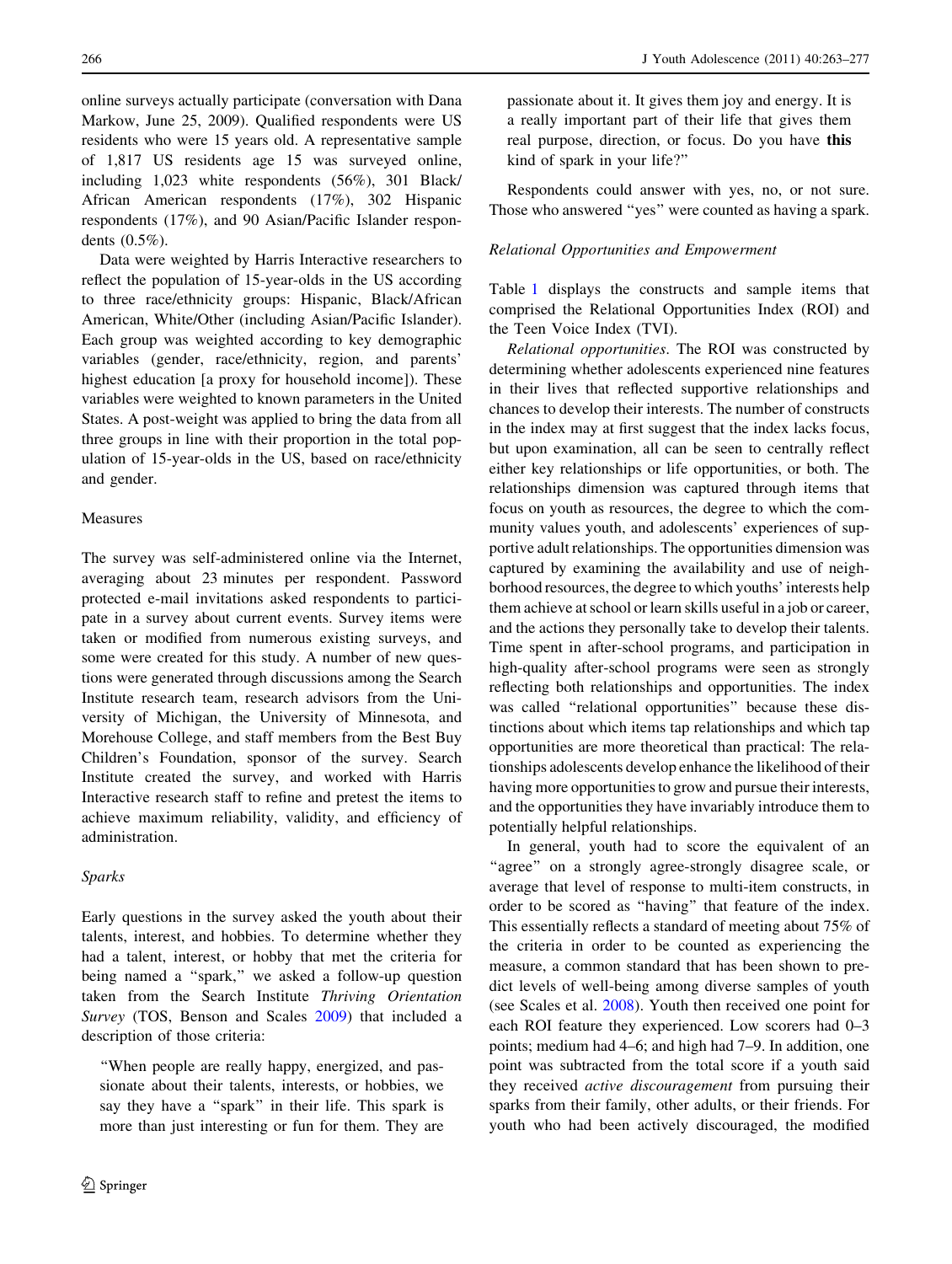### <span id="page-4-0"></span>Table 1 Table of constructs for ROI and TVI measures

| Constructs                                     | #/Source of items                                                          | Sample item                                                                                                                                                                                                                                                                                       |  |  |
|------------------------------------------------|----------------------------------------------------------------------------|---------------------------------------------------------------------------------------------------------------------------------------------------------------------------------------------------------------------------------------------------------------------------------------------------|--|--|
| Relationships and opportunities index          |                                                                            |                                                                                                                                                                                                                                                                                                   |  |  |
| Youth as resources                             | Behavior (A&B) survey (Benson et al. 1998; Leffert<br>et al. 1998)         | 3/Search Institute Profiles of Student Life: Attitudes & I'm given lots of chances to help make my town or city a better<br>place in which to live                                                                                                                                                |  |  |
| Community values<br>youth                      | 4/A&B survey                                                               | Adults in my town or city listen to what I have to say                                                                                                                                                                                                                                            |  |  |
| Weekly time in after-<br>school programs       | 1/National Promises Study (Scales et al. 2008)                             | How many hours in an average week, including weekends, do<br>you spend doing the following activities?                                                                                                                                                                                            |  |  |
|                                                |                                                                            | *Sports-related clubs, teams, or organizations                                                                                                                                                                                                                                                    |  |  |
|                                                |                                                                            | *Art, music, or drama lessons, clubs, or performances                                                                                                                                                                                                                                             |  |  |
| Participation in high-<br>quality after-school | 7/National Promises Study                                                  | When you spend time in after-school or community programs,<br>how often does each of the following happen? You                                                                                                                                                                                    |  |  |
| programs                                       |                                                                            | *Develop warm and trusting relationships with adults.                                                                                                                                                                                                                                             |  |  |
| Availability of<br>neighborhood<br>resources   | 9/New                                                                      | What kinds of easy to get to resources are there in your<br>neighborhood/community for pursuing your talents, interests,<br>or hobbies? Easy to get to means you can walk or bike to<br>them, take public transportation without traveling a long time,<br>or have someone who can take you there |  |  |
|                                                |                                                                            | *Youth programs, such as YMCAs, Boys & Girls Clubs, or<br>Scouts                                                                                                                                                                                                                                  |  |  |
|                                                |                                                                            | *Libraries                                                                                                                                                                                                                                                                                        |  |  |
| Use of neighborhood<br>resources               | 9/New                                                                      | How often have you used these resources in the last 3 months?                                                                                                                                                                                                                                     |  |  |
| Supportive adults                              | 3/Search Institute Thriving Orientation Survey<br>(Benson and Scales 2009) | How often do the following people help you develop your<br>talents, interests, or hobbies by giving you encouragement or<br>support, or by pushing you to get better at those talents,<br>interests or hobbies?                                                                                   |  |  |
|                                                |                                                                            | *Teachers, counselors, or other adults at your school                                                                                                                                                                                                                                             |  |  |
|                                                |                                                                            | *A religious leader or youth leader, coach, or teacher in a<br>religious organization                                                                                                                                                                                                             |  |  |
| Connection of<br>interests to life             | 4/New                                                                      | How much has pursuing your talents, interests, or hobbies done<br>each of the following for you?                                                                                                                                                                                                  |  |  |
|                                                |                                                                            | *Given me skills that will help me in a job or career                                                                                                                                                                                                                                             |  |  |
|                                                |                                                                            | *Helped me get along with other people or deepened my<br>friendships                                                                                                                                                                                                                              |  |  |
| Personal actions to<br>develop talents         | 7/Thriving Orientation Survey                                              | I take the initiative to develop my talents, interests, or hobbies                                                                                                                                                                                                                                |  |  |
| Teen voice index                               |                                                                            |                                                                                                                                                                                                                                                                                                   |  |  |
| Personal power                                 | $2/A&B$ survey                                                             | When things don't go well for me, I am good at finding a way to<br>make things better                                                                                                                                                                                                             |  |  |
| Community problem-<br>solving belief           | 1/Monitoring the Future (Johnston et al. $2006$ )                          | Thinking about the problems you see in your community, how<br>much difference do you believe you can personally make in<br>working to solve them?                                                                                                                                                 |  |  |
| Political activity                             | 7/National Youth Survey (Keeter et al. 2002)                               | Have you ever done or do you plan to do the following things?<br>*Write to public officials                                                                                                                                                                                                       |  |  |
|                                                |                                                                            | *Give money to a political candidate or cause                                                                                                                                                                                                                                                     |  |  |
| Ideas for the President 1/New                  |                                                                            | Which 3 issues do you want the next president to address? If<br>you can not think of any issues, please type 'None' in the first<br>box                                                                                                                                                           |  |  |

ROI scores yielded low scorers with between 0 and 2 points, medium scorers with 3–5 points, and high scorers with 6–8 points.

Empowerment. The TVI was constructed by determining if 15-year-olds experienced four features in their lives presumed to reflect aspects of empowerment: Personal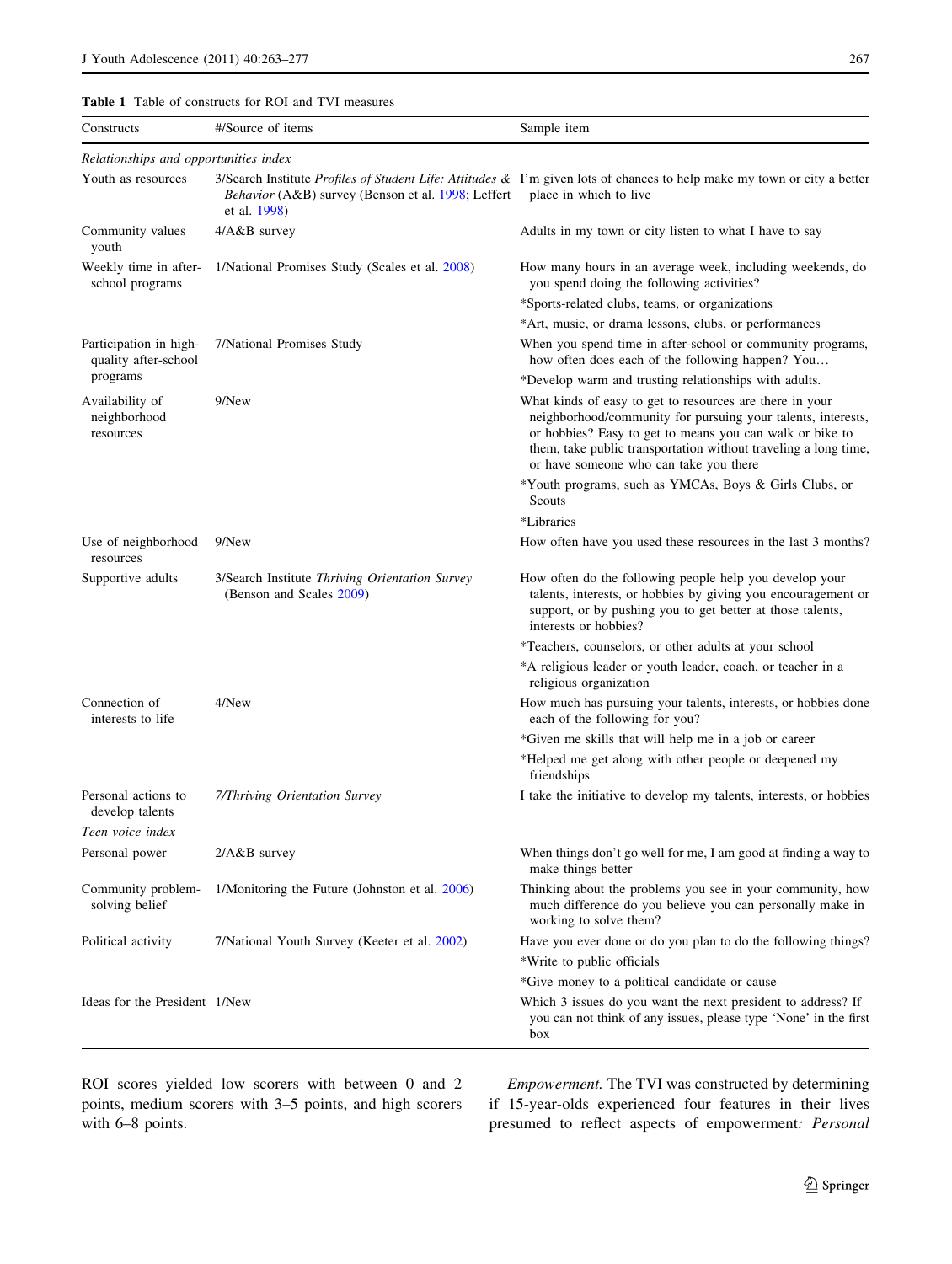power or self-efficacy, community problem-solving belief, political activity, and ideas for the president. The latter was an open-ended question asking adolescents to name three things they most wanted the next US President to deal with (the poll was held shortly before the November 2008 presidential election). If they could describe at least one such idea as simply as "the economy," or "health care," they received credit for having this feature of ''voice.'' Scoring followed the same algorithms as described for the ROI. Young people then received one point for each feature whose criterion level they reached. Low scorers had 0–1 point, medium had 2 points, and high had 3–4.

These measures were designed as indexes, rather than as scales, and their quality is judged somewhat differently as a result. Indexes are not the same as ''scales,'' and so standard parameters for estimating scale reliability and validity are not appropriate as applied to indexes. Nevertheless, each of the components in each index is clearly related to the umbrella label given the index, suggesting prima facie evidence for content validity (e.g., leadership is certainly a reflection of a young person having ''voice'' or the expression of their opinions and influence, and being in quality after-school programs is certainly a reflection of having "relationships" and "opportunities" for learning and growth). Moreover, most of the items were taken or modified from previous surveys with known, acceptable psychometric properties, providing evidence of construct validity. However, unlike what would be expected in a true scale, each of the components of an index is not necessarily highly related to or correlated with all of the other components of that index, particularly in the relationships and opportunities index. Treating these items as a scale implicitly assumes more internal consistency than there may be, and because some components of the index may be quite unrelated, the alpha or internal consistency reliability of a group of index items, when treated inaccurately as a scale, could be low. In treating the component items as elements of an index rather than as elements of a scale, we allowed differing profiles of experiencing relationships, or voice (i.e., differing combinations of index items) to result in a qualitatively equal score (i.e., low, medium, or high) on the TVI or ROI. In this way, variability of individual experience could be reflected between two adolescents, and yet each attain an identical level of judged quality in their experience of relationships or voice.

In order to assess the robustness of the indexes, an independent Confirmatory Factor Analysis and Rasch analysis was conducted on the two indexes by one of the study's scientific advisors, suggesting that the indexes, component indicators, and items generally functioned quite well (Rodriguez [2009\)](#page-13-0), with consistent evidence of both acceptable reliability and validity. Finally, post-hoc evidence for the predictive validity of these two indexes is found in the results we describe below, showing that young people with higher levels of the TVI and ROI consistently scored better on a dozen outcome indicators of developmental well-being. Thus, although they are not scales, these index measures have acceptable psychometric properties for this analysis.

Outcomes. Twelve outcomes were measured. The outcomes covered the four primary domains of youth development that typically are the targets of most youth development programs and the outcomes measured in key PYD studies (Catalano et al. [2004;](#page-13-0) Eccles and Gootman [2002](#page-13-0); Roth and Brooks-Gunn [2003](#page-13-0); Benson et al. [2006](#page-13-0); Scales et al. [2008\)](#page-13-0) including aspects of academic, psychological, social-emotional, and behavioral well-being. The alpha reliability of the outcome measures was acceptable to good, ranging from .73 to .89.

Academic Outcomes. To calculate GPA, youth were asked in how many classes ''in your most recent school marking period'' they received grades of A, B, C, D, or below D. Four points were awarded for As, 3 for Bs, and so on, and GPA was calculated as the mean grade for the total number of classes. (The number of classes taken was controlled for in these calculations, so that small numbers of classes did not artificially inflate a student's GPA.) Mastery goals was a 3-item scale adapted from Anderman et al. [\(2005](#page-13-0)), asking how much statements like this described the youth: ''One of my goals in school is to learn as much as I can.''

School engagement was a single item from the National Promises Study (Scales et al. [2008](#page-13-0)) asking how often the respondent works up to his or her ability at school, on a 4-point never-very often scale. Attendance was a single item taken from the Search Institute A&B survey (Benson et al. [1998\)](#page-13-0) asking how many days of school a youth skipped in the last 4 weeks.

Psychological Outcomes. Sense of purpose was a 6-item measure taken from the Search Institute TOS (Benson and Scales [2009\)](#page-13-0), which incorporated conceptual aspects of purpose described in Damon et al. [\(2003\)](#page-13-0). It was comprised of two items on a 4-point scale from ''does not describe me at all'' to ''describes me a lot,'' one item on a 5-point scale from "not at all certain" to "extremely certain," and three items on a 4-point scale from strongly agree to strongly disagree. Items asked whether the respondent had a sense of purpose, and for how long they have felt a sense a purpose. Ethnic identity was modified from Phinney's Multi-Group Ethnic Identity Measure (Phinney [1992\)](#page-13-0), and consisted of three items asking how much youth agreed or disagreed with statements such as, ''I have spent time trying to find out more about my ethnic group, such as its history, traditions, and customs.'' Worries was a modified version of items asking about possible worries or concerns, taken from the Washington Post/Kaiser Family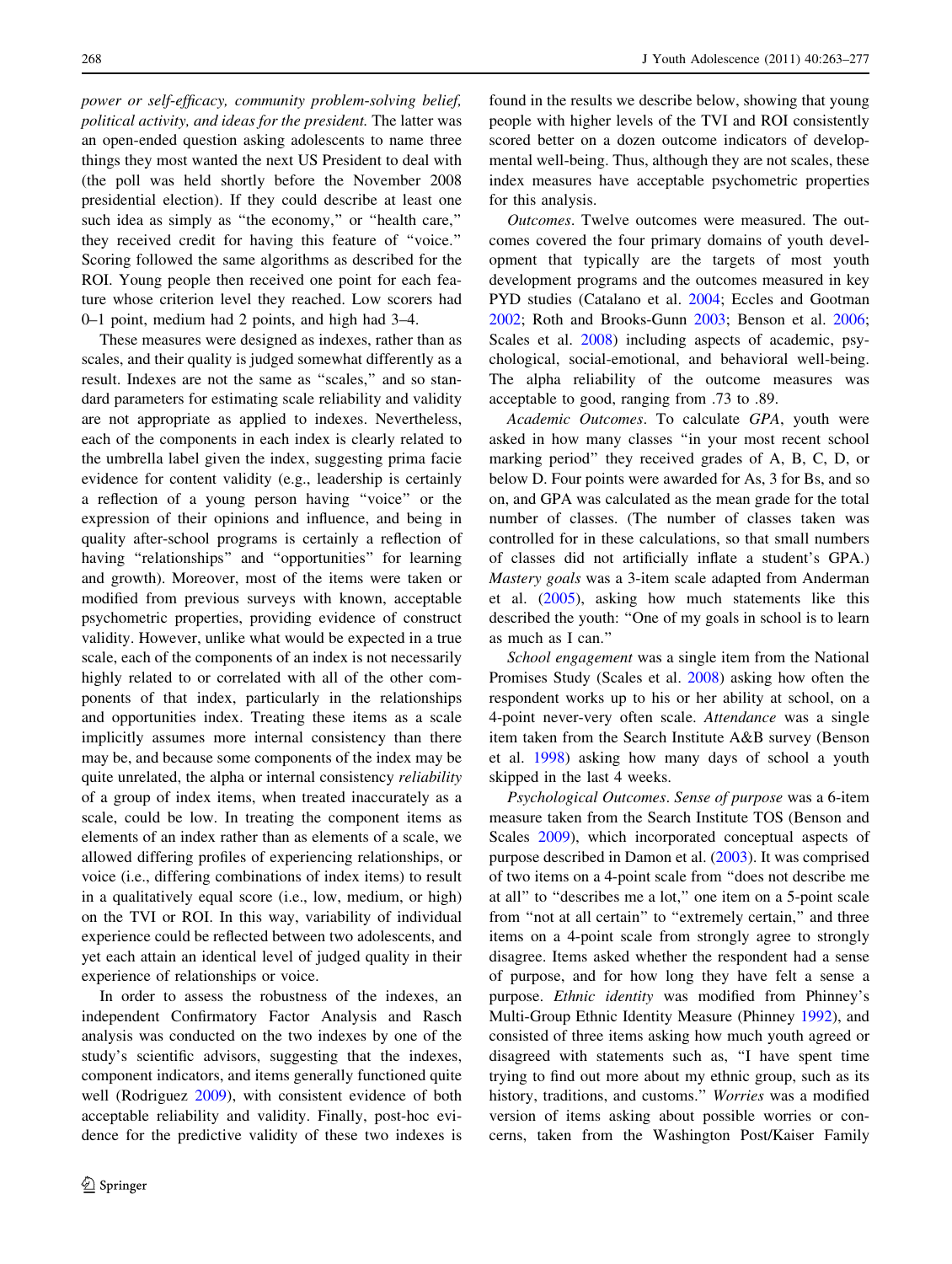Foundation/Harvard University African-American Men Study (Washington Post/Kaiser Family Foundation/ Harvard University [2006](#page-14-0)). Seven items came from that earlier study, and three new ones developed, asking how worried they were about things such as their family not having enough money, or being a victim of crime.

Social Outcomes. Six items measuring prosocial values were taken from the Monitoring the Future study (Johnston et al. [2006\)](#page-13-0), asking how important it was to the youth to improve race relations, or help people who are poor. Civic engagement values was measured with three items taken from Flanagan's Adolescent Civic Commitments Scale (Flanagan et al. [2007\)](#page-13-0), asking how important it was to youth that they do such things as make a contribution to society, or being a leader in their community. Volunteering was a single item taken from the National Promises Study (Scales et al. [2008\)](#page-13-0), asking youth how many hours in an average week, including weekends, they spend doing ''volunteer work to help other people or to help make your community a better place.'' Racial respect was comprised of one item measuring the degree to which youth perceived being treated fairly as a person of their race (Sellers et al. [1997;](#page-14-0) using a 4-point scale from strongly agree-strongly disagree), and six items measuring their experience of racial/ethnic discrimination (using a 4-point scale from never-very often, with five items taken from the Washington Post/Kaiser Family Foundation/Harvard University African-American Men Study (2006), and one new item).

Behavioral Outcomes. Leadership and anti-social behavior each were taken from the Search Institute A&B survey. They were measured with single items on a 5-point scale from "never" to "5 or more times," asking, respectively, how many times in the last year youth had been a leader in a group or organization, and how many times in the last year they had damaged property just for fun (such as breaking windows, scratching a car, putting paint on walls, etc.).

### Analysis Plan

Hypothesis 1 predicted that the accumulation of the three strengths of sparks, relational opportunities, and empowerment would be associated with better well-being. To explore hypothesis 1, five groups were formed: (1) Adolescents who did not meet the criteria for having high levels of any of the three strengths; (2) Those who had high levels only on Sparks; (3) Those who had only high levels of TVI or ROI; (4) Those who had high levels on Sparks plus either TVI or ROI; and (5) Those who had high levels of all three of Sparks, TVI, and ROI. (No youth fell into a sixth possible group: having high levels of TVI and ROI but not of Sparks.) We then conducted Anovas comparing the mean scores of these five groups on all outcomes. Because

12 Anovas were conducted, we applied a Bonferonni correction to guard against Type I errors, thereby yielding a  $p < .004$  for an *F*-value to be significant. Tukey HSD posthoc comparisons were conducted to clarify the sources of significant *F*-values.

Hypothesis 2 predicted that the developmental strengths would predict the developmental outcomes more strongly than would demographics. To explore hypothesis 2, we conducted regressions using the demographic variables of gender, race/ethnicity, and SES, as well as the total number of the three strengths, to predict the outcomes. Demographics were entered first as a block. We then compared the  $\beta$  and amounts of variance of each outcome contributed by demographics and the number of strengths. Additionally, we tested for moderation effects of the demographic variables. To reduce multicollinearity effects, we centered the variables by subtracting the sample mean for each case on both the number of strengths variable, and the SES variable, and creating dummy variables for gender (male  $= 0$ , female  $= 1$ ), and two for race/ethnicity (white  $= 0$ , other  $= 1$ ; African American  $= 0$ , other  $= 1$ ). We then conducted regressions entering the demographic variables first, then the number of strengths, and then the four interactions of each demographic variable (SES, gender, and two race/ethnicity dummies) with the number of strengths.

# Results

# Relationship of Strengths to Individual Outcomes and Societal Contribution

Table [2](#page-7-0) shows the results of the Anovas, with F-values and means presented for each of the developmental outcomes. The top row of the table shows that only an extreme minority of adolescents—9%—experiences a high level of all three of the strengths. Another 21% experience two of the three, but nearly three in ten 15 year olds (28%) did not experience any of these developmental strengths at a high level. The number of strengths makes a considerable difference in these concurrent outcomes. For 9 of the 13 outcomes (69%), youth with high levels on all three of the outcomes fared better than youth with high levels on none or just one of the strengths (they were also higher on not being worried, but after the Bonferonni correction was applied, the p-value was no longer significant). Very few of these young people missed any days of school in the last month, or committed acts of vandalism, and so no statistically significant differences were observed regardless of levels of Sparks, TVI, or ROI (there were no overall differences on perceived racial respect, but a separate analysis showed that for white youth, racial respect was higher among those with at least one strength). In addition, on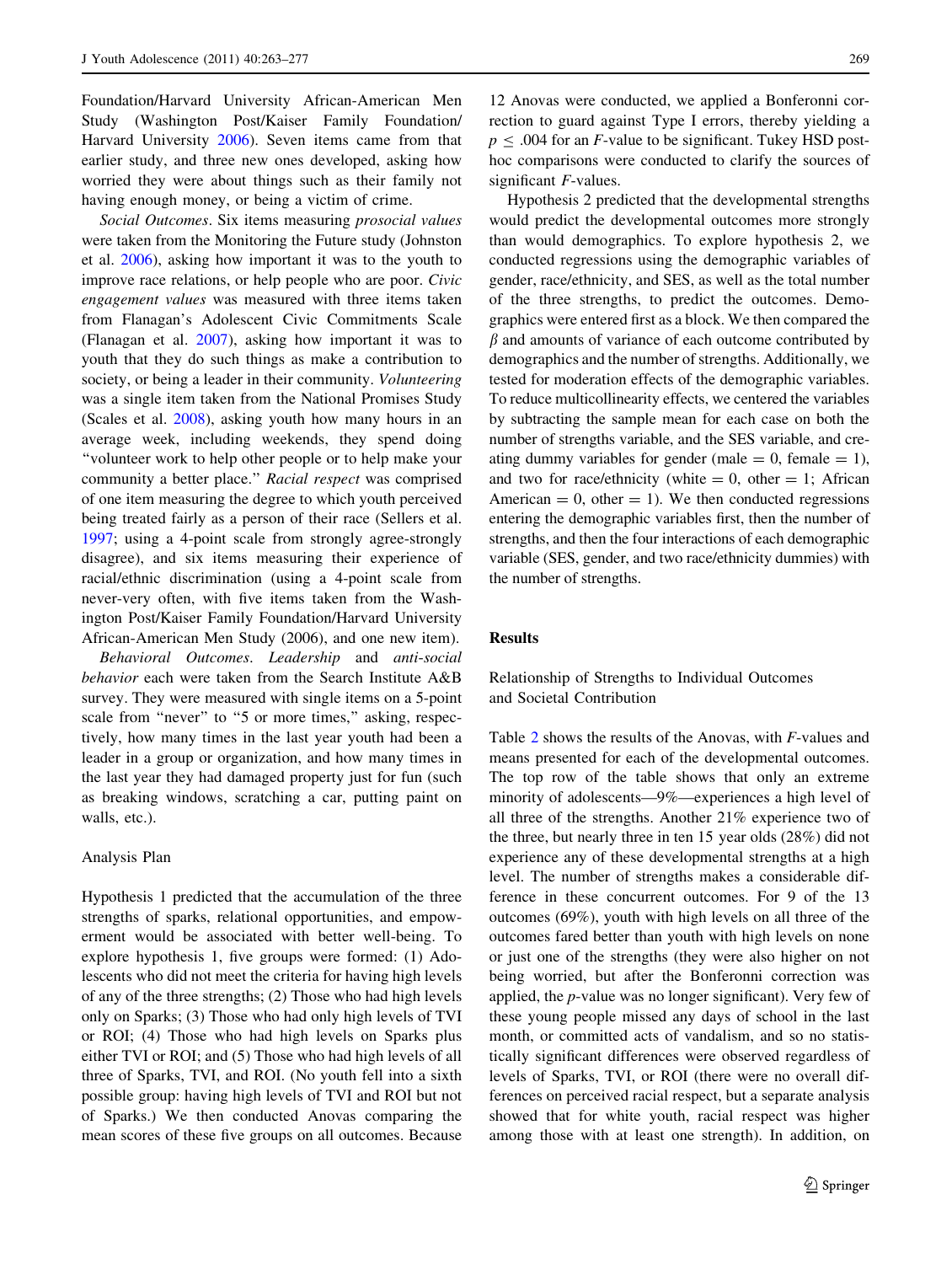<span id="page-7-0"></span>

|  |  |  |  |  |  |  |  | Table 2 Effect of accumulation of strengths on concurrent developmental outcomes |  |
|--|--|--|--|--|--|--|--|----------------------------------------------------------------------------------|--|
|--|--|--|--|--|--|--|--|----------------------------------------------------------------------------------|--|

| Percentage of sample                                                                                              | Not high on<br>any of the<br>three $28%$ | Only<br><b>Sparks</b><br>38% | Only TVI<br>or ROI $5%$ | $S$ parks + TVI<br>or ROI $21\%$ | $S$ parks + TVI<br>$+$ ROI 9% |
|-------------------------------------------------------------------------------------------------------------------|------------------------------------------|------------------------------|-------------------------|----------------------------------|-------------------------------|
| Outcomes/F-values                                                                                                 |                                          |                              |                         |                                  |                               |
| Grade Point Average $F(4,1792) = 21.13*$                                                                          | 3.11c                                    | 3.23c.b                      | 3.37 <sub>b,a</sub>     | 3.47a                            | 3.55a                         |
| Leadership (Have served as leader in the past year)<br>$F(4,1799) = 72.18*$                                       | $-.42d$                                  | $-.17c$                      | $-.07c$                 | .31b                             | .80a                          |
| Mastery goals (Have goals to master what they study at school)<br>$F(4,1799) = 86.96*$                            | $-.41e$                                  | $-.05d$                      | .18c                    | .40 <sub>b</sub>                 | .64a                          |
| Purpose (Have a sense of purpose $\&$ hope for future)<br>$F(4,1799) = 140.59*$                                   | $-.53d$                                  | $-.07c$                      | .01c                    | .31 <sub>b</sub>                 | .64a                          |
| School engagement (Work up to their ability at school)<br>$F(4,1798) = 52.93*$                                    | $-.43d$                                  | $-.09c$                      | .04c                    | .30 <sub>b</sub>                 | .63a                          |
| Ethnic identity (Have a positive sense of their ethnic identity)<br>$F(4,1352) = 76.69*$                          | $-.40d$                                  | $-.08c$                      | .04c                    | .36b                             | .73a                          |
| Prosocial values (Believe it is important to help others and correct<br>social inequalities) $F(4,1799) = 74.96*$ | $-.25d$                                  | $-.06c$                      | .03c                    | .29 <i>b</i>                     | .57a                          |
| Civic engagement values (Believe it is important to be involved<br>in community issues) $F(4,1799) = 68.38*$      | $-.25c$                                  | $-.06c$                      | .19b                    | .32b                             | .74a                          |
| Volunteering F (4,1247) = $21.80*$                                                                                | $-.28c$                                  | $-.13c$                      | .17b                    | .26b.a                           | .50a                          |

All means but GPA standardized. GPA based on  $A = 4$  points,  $B = 3$  points, etc

Cells with different superscripts are significantly different from each other (within the row). Differences in percentages without superscript numbers were not statistically significant from other percentages in that row

Outcomes without significant differences among groups are not shown here (school attendance, vandalism, worries and concerns, and racial respect)

Italicized rows: Outcomes that particularly reflect prosociality

 $* p \le .0001$ 

seven of the 13 outcomes (54%), those strength-rich youth also fared better than adolescents who experienced any two of the three strengths.

In Table 2, four outcomes specifically related to prosociality are highlighted: Leadership, civic engagement values, prosocial values about such issues as working for social justice, and volunteering weekly. On three of these prosociality outcomes (75%), adolescents who enjoyed all three strengths had significantly higher mean scores than all other groups of young people, and on the fourth, those with all three strengths volunteered more than those with none or just one of the strengths. These outcomes reflect prosociality and social integration—the societal well-being side of the person-context dynamic of thriving—and so these results provide moderate to strong support for the hypothesis predicting that accumulation of these strengths in youth benefits not only the individual youth, but the larger societal context as well.

Relative Contribution of Strengths and Demographics to Outcomes

Table [3](#page-8-0) shows that for eight of the 13 outcomes (62%), the number of strengths contributes more to outcome variance

than do demographics: The four prosociality outcomes (leadership, prosocial values, civic commitments, and volunteering); purpose; two outcomes connected to school success (mastery goals, and school engagement); and ethnic identity. The number of strengths also contributes more than demographics to anti-social behavior, but even together, the strengths and demographics explain barely one percent of variance. The two predictors of strengths and demographics contribute about the same level to school attendance, but together barely explain two percent of that outcome's variance. As noted earlier, these results for antisocial behavior and attendance are to be expected, since there was very little variation across the sample in the percentage of youth experiencing those outcomes. Demographics explain just slightly more of GPA than does the number of strengths. Only for racial respect was there a clear dominance of demographics as a predictor, with race/ ethnicity the strongest contributor.

The number of strengths also had a larger  $\beta$  than any of the demographics (not shown here) in 9 of the 13 outcomes predictions (69%), even when the number of strengths did not contribute as much to variance as did demographics. Only for school attendance (whites had slightly more attendance), antisocial behavior (neither demographics nor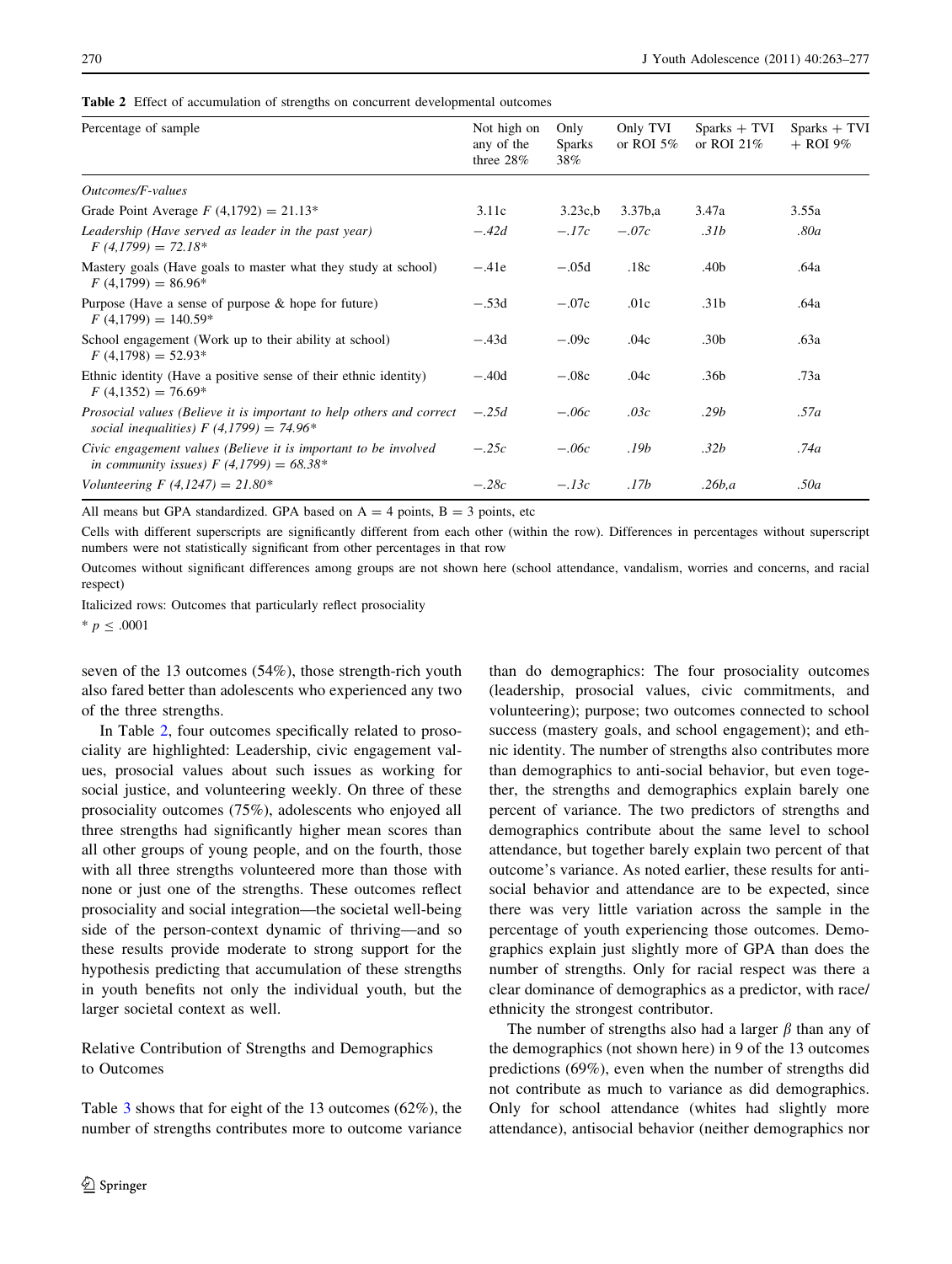<span id="page-8-0"></span>Table 3 Relative contribution to outcomes variance made by demographics and number of developmental strengths

| Outcome                 | Predictors                                           | $\Delta R^2$ | $\beta$   |
|-------------------------|------------------------------------------------------|--------------|-----------|
| GPA                     | Step 1 demographics <sup>a</sup>                     | .041         | $.224***$ |
|                         | Step 2 # strengths                                   | .038         |           |
|                         | Total $R^2$                                          | .079         |           |
|                         | $\boldsymbol{n}$                                     | 1,792        |           |
| Attendance              | Step 1 demographics <sup>a</sup>                     | .011         | .014      |
|                         | Step 2 # strengths                                   | .010         |           |
|                         | Total $R^2$                                          | .021         |           |
|                         | $\boldsymbol{n}$                                     | 1,792        |           |
| Leadership              | Step 1 demographics <sup>a</sup>                     | .032         | $.317***$ |
|                         | Step 2 # strengths                                   | .095         |           |
|                         | Total $R^2$                                          | .127         |           |
|                         | $\boldsymbol{n}$                                     | 1,799        |           |
| Anti-social behavior    | Step 1 demographics <sup>a</sup>                     | .000         | $-.011$   |
|                         | Step 2 # strengths                                   | .004         |           |
|                         | Total $R^2$                                          | .004         |           |
|                         | $\boldsymbol{n}$                                     | 1,799        |           |
| Purpose                 | Step 1 demographics <sup>a</sup>                     | .006         | $.357***$ |
|                         | Step 2 # strengths                                   | .109         |           |
|                         | Total $R^2$                                          | .115         |           |
|                         | $\boldsymbol{n}$                                     | 1,799        |           |
| Mastery goals           | Step 1 demographics <sup>a</sup>                     | .026         | $.290***$ |
|                         | Step 2 # strengths                                   | .112         |           |
|                         | Total $R^2$                                          | .138         |           |
|                         | $\boldsymbol{n}$                                     | 1,799        |           |
| School engagement       | Step 1 demographics <sup>a</sup>                     | .019         | $.166**$  |
|                         | Step 2 # strengths                                   | .058         |           |
|                         | Total $R^2$                                          | .078         |           |
|                         | $\boldsymbol{n}$                                     | 1,798        |           |
| Ethnic identity         | Step 1 demographics <sup>a</sup>                     | .016         | $.335***$ |
|                         | Step 2 # strengths                                   | .124         |           |
|                         | Total $R^2$                                          | .146         |           |
|                         | $\boldsymbol{n}$                                     | 1,352        |           |
| Prosocial values        | Step 1 demographics <sup>a</sup>                     | .023         | $.225***$ |
|                         | Step 2 # strengths                                   | .063         |           |
|                         | Total $R^2$                                          | .086         |           |
|                         | $\boldsymbol{n}$                                     | 1,799        |           |
| Civic engagement values | Step 1 demographics <sup>a</sup>                     | .017         | $.286***$ |
|                         | Step 2 # strengths                                   | .075         |           |
|                         | Total $R^2$                                          | .092         |           |
|                         |                                                      | 1799         |           |
| Worries and concerns    | $\boldsymbol{n}$<br>Step 1 demographics <sup>a</sup> | .043         | .052      |
|                         | Step 2 # strengths                                   |              |           |
|                         | Total $R^2$                                          | .007         |           |
|                         |                                                      | .050         |           |
|                         | $\boldsymbol{n}$                                     | 1,799        |           |
| Racial respect          | Step 1 demographics <sup>a</sup>                     | .062         | $.126*$   |
|                         | Step 2 # strengths                                   | .016         |           |
|                         | Total $R^2$                                          | .078         |           |
|                         | $\boldsymbol{n}$                                     | 1,799        |           |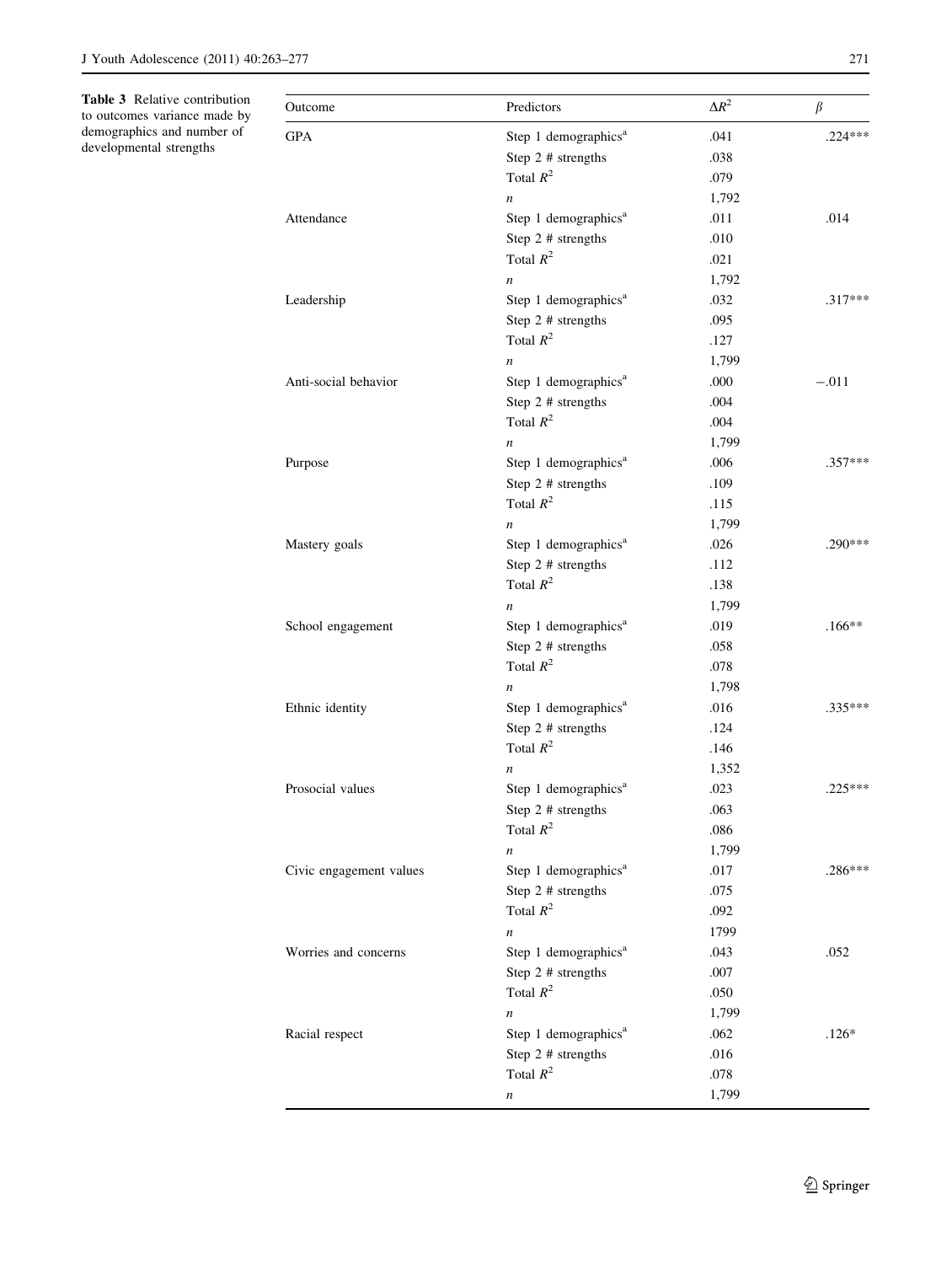| <b>Table 3</b> continued                                              | Outcome      | Predictors                       | $\Delta R^2$ |           |
|-----------------------------------------------------------------------|--------------|----------------------------------|--------------|-----------|
|                                                                       | Volunteering | Step 1 demographics <sup>a</sup> | .031         | $.307***$ |
| * $p \leq .05$ ; ** $p \leq .01$ ;                                    |              | Step $2 \#$ strengths            | .100         |           |
| *** $p \leq .001$                                                     |              | Total $R^2$                      | .131         |           |
| <sup>a</sup> Demographics included SES,<br>gender, and race/ethnicity |              | n                                | 1.247        |           |

number of strengths were significant), worries (whites, males, and more affluent youth had fewer worries), and racial respect (whites reported more racial respect) did any demographics have a larger  $\beta$  than did the number of developmental strengths experienced. The effects of the number of strengths also were largely similar across demographic groups. After the Bonferonni correction was applied, there was only one significant interaction (not shown), between gender and the number of strengths as predictors of hopeful purpose, suggesting that girls with a high number of strengths had more hopeful purpose than did boys with a high number of strengths. Overall then, hypothesis 2 received substantial support.

# Discussion

The emergence of Positive Youth Development as a broad theoretical and applied framework for understanding and influencing adolescent development—a focus on their optimal development and not only on prevention and reduction of risk behaviors—has been a relatively recent phenomenon, and within PYD, the articulation of the concept of adolescent thriving is an even newer area of theoretical and applied focus, with a research base that is still small, but that is growing rapidly. In this study, we examined how adolescents' experience of three developmental strengths that communities can promote is related not only to adolescents' own, individual well-being, but to the betterment of wider society, a combination of outcomes that is a defining feature of thriving. We posed two specific hypotheses. First, we predicted that the accumulation in youth of the strengths of sparks or deep interests, relational opportunities to nurture those sparks, and empowerment is associated with concurrent academic, psychological, social-emotional, and behavioral well-being, and that the socially integrative nature of these strengths should be reflected in the linkage they have with outcomes reflecting youths' actual and potential contribution to society. Second, we predicted that the number of the three developmental strengths youth experience is more important in predicting most outcomes than are the demographics of gender, race/ethnicity, or SES. The data presented here strongly support both of these hypotheses.

### Validity of the Results

Before addressing the implications of the findings, an additional discussion of the validity of the results, beyond the index psychometrics presented earlier, is warranted. The extremely low percentage with all three strengths (9%) begs the question, were the scoring guidelines for these measures unrealistically stringent? We think not. The criteria for the Teen Voice Index describe adolescents who have confidence, who believe they are resources, who want to be involved as problem solvers, and who have at least a minimal knowledge of public affairs such that they could name just one issue, even in very general terms (e.g., ''education,'' "health care") for a new president to tackle. These hardly seem to be overly ambitious hopes for adolescents. In the same way, the Relational Opportunities Index criteria describe youth who have support to develop their talents and interests, and whose pursuit of those interests, helps them prepare for a career, improve their relationships, stay motivated to learn, and have opportunities to contribute. They feel respected as youth with something to offer, and useful in their families, schools, and communities. They live in communities with plentiful resources, and they use those resources. They participate at a modest couple hours a week in after-school programs that help them learn useful skills, have good relationships, and make some decisions. If anything, these standards for a ''high'' ROI score seem more like the minimum level of hopes and aspirations we as a society should have for the relationships and opportunities available to all our youth. Recall too that youth needed only meet three of every four criteria here, not all of the criteria, in order to obtain a ''high'' score on the TVI or ROI. That so few were able to say they meet these generous standards underlines the wide gap between our hopes and adolescents' realities, and the nature of the challenge we must meet.

If there is any good news in the low figures for ''high'' scoring on these indexes, it is that 29% of the sample got medium scores on the TVI and 33% on the ROI. This suggests that, with a fairly modest social commitment to build these strengths, many of those in the medium groups could be propelled into the most developmentally advantaged ''high'' group. Nevertheless, even if all those scoring at the medium level suddenly enjoyed a high level of these strengths, that still would leave roughly half of American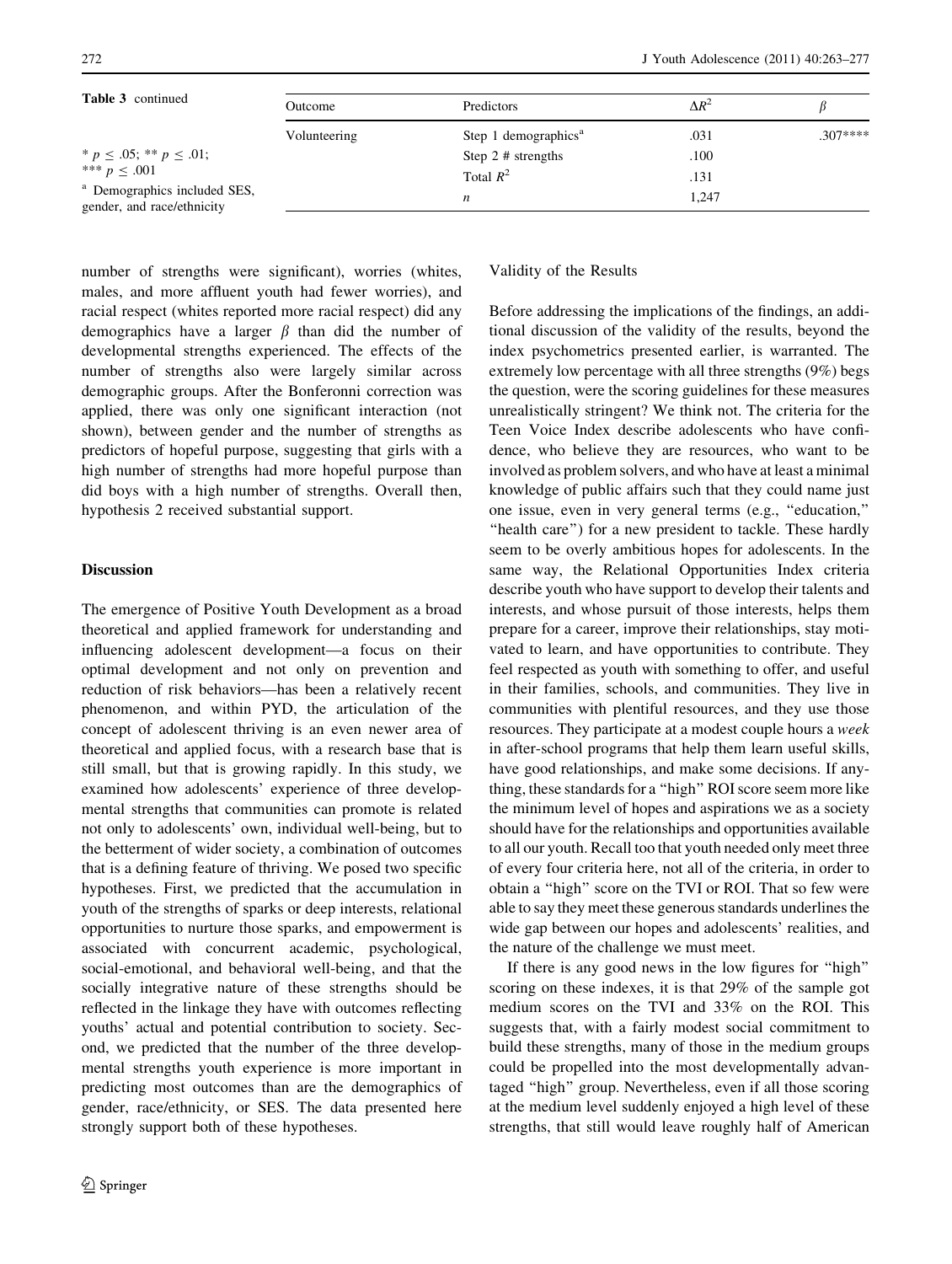15-year-olds experiencing a low level of developmental strengths, a level significantly linked with poor developmental outcomes.

The Accumulative Power and Socially Integrative Nature of the Three Strengths

These findings are consistent with a large body of research showing the value to adolescents of their experiencing across multiple contexts a variety of developmental assets or nutrients such as empowerment, supportive and caring relationships, and opportunities to use their time constructively (reviewed in Benson et al. [2006](#page-13-0), [2003;](#page-13-0) and Eccles and Gootman [2002](#page-13-0)). This study extends that research by introducing the effects of ''sparks'' into that equation: When empowerment and relational opportunities are combined with adolescents having and pursuing a spark or deep passion, the likely benefit connected to such positive experiences does not accrue only to youth, but to larger civil society.

These results support the theory of thriving articulated by Benson and Scales ([2009\)](#page-13-0), and their initial research findings on adolescent thriving: Adolescents who can identify a spark or passionate interest, and who have people in their lives who help them nurture that spark (as measured in the current study by the Relational Opportunities Index), also are more likely to have other values and commitments to social contribution that bring benefit to their communities and wider society. Having passionate interests or sparks, alone, offered about the same benefit to individual wellbeing as having relational opportunities or empowerment, alone. But the highest levels of potential benefit to others, as reflected in young people's leadership, prosocial values, and civic engagement intentions, occurred only among those with all three of the strengths, and volunteering, the other outcome reflecting societal contribution, was highest among those with two or all three strengths. In the current study, adolescents experiencing all three strengths at high levels were much more likely to report being leaders in the last year, to have prosocial values around the importance of helping others and working to promote social justice, and to have commitments to be involved civically, both currently and in the future. They, and those with two of the strengths, also were more likely to volunteer weekly. Thus, the accumulation of the particular strengths studied here sparks, relational opportunities, and empowerment—may help to produce the bi-directional positive growth of both the individual and his/her social context that Lerner ([2004\)](#page-13-0) has described as the essence of thriving and adaptive developmental regulation. In other words, when inner strengths, such as sparks, are aligned with positive ecologies, as reflected in plentiful relationships and opportunities, adolescents are empowered not only to pursue their own interests but also to use those interests and passions to contribute to the social good. It is notable that having high levels of two of the three strengths was good enough for youth to be in the high outcome group for most outcomes. But it was only those with high levels on all three strengths who were in the highest group on three of the four specifically prosocial outcomes. Although not definitive, this result suggests that individual well-being may be promoted by experiencing a good but not outstanding level of developmental strengths, but that societal well-being is better promoted when youth experience a very high level of all of these developmental strengths.

This study confirms that not just the accumulation, but also the nature of, positive developmental experiences is important. It is noteworthy that all of the developmental assets, 5C's, and five promises frameworks of Positive Youth Development include emphasis on caring relationships, opportunities for constructive use of time, and empowering adolescents through making them feel valued, capable, and useful as resources to others, elements also stressed in the foundational review of research on community youth programs prepared by the National Research Council (Eccles and Gootman [2002\)](#page-13-0). But not all experiences in ostensibly youth-oriented settings are ''positive youth development'' experiences that promote such assets. For example, participation in ''youth programs'' is one of the 40 developmental assets that Search Institute has identified, and a simple measure of hours per week that youth spend participating in such programs has indeed been related to numerous positive outcomes for young people (Benson et al. [1999\)](#page-13-0). More recently, some evidence has been found that high levels of activity involvement may be inversely linked to positive youth development for girls in high-asset neighborhoods, and for boys in low-asset neighborhoods (Urban et al. [2009](#page-14-0)). But research does generally find that even simple measures of youth activity involvement are a net positive. Nevertheless, Roth and Brooks-Gunn ([2003\)](#page-13-0) showed that many ''youth programs'' are not truly functioning to their full potential as youth development programs because they fail to embed sufficient features shown to be more associated with positive outcomes, such as opportunities for youth empowerment and skill-building, and supportive relationships. Thus, participation by itself carries some developmental value as an asset, but participating in high-quality programs as we defined them in this study, that is, characterized by caring relationships and empowerment opportunities, provides even greater value.

# The Relative Influence of Developmental Strengths Over Demographics

The results of this study also suggest, with some exceptions, that the three strengths might play a role in helping to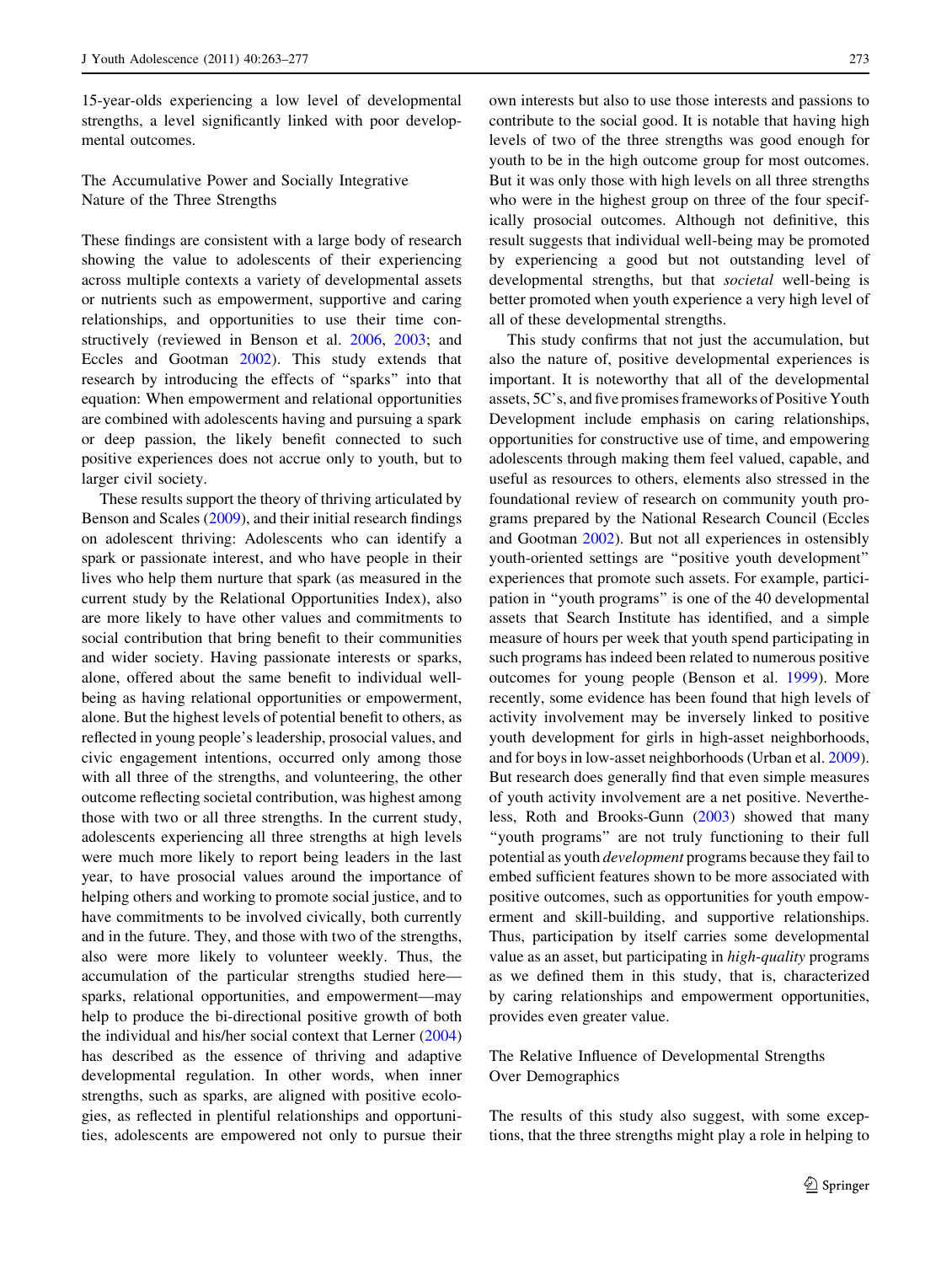promote equality of developmental outcomes across race/ ethnicity, gender, and SES. A large proportion of policy and program attention at all levels of civil society, of course, is paid to attempting to ameliorate differences in educational achievement and health status, among other outcomes, that are associated with those three aspects of an individual's social location. Thus, it is important to investigate whether a youth development approach appears to be efficacious only for certain groups of young people, or whether it has promise for diverse youth. For example, nurturing a young person's sparks could be seen, in a Maslovian sense, as akin to helping young people with their self-actualization processes when, for disadvantaged youth, more pressing instrumental needs exist. But we found that, regardless of their race/ethnicity, gender, or SES, youth with high levels of the strengths generally did better, and youth with lower levels, worse, on nearly all the outcomes studied. We of course could not determine cause and effect in this cross-sectional study, but the consistency of these results and their alignment with similar previous findings about the explanatory power of developmental assets over demographics (Leffert et al. [1998;](#page-13-0) Scales et al. [2000,](#page-13-0) [2006](#page-14-0)) do suggest that the benefit of experiencing these strengths accrues to youth across a wide variety of gender, racial/ethnic, and socioeconomic diversities.

This study's results are particularly salient, given the important developmental transitions that are occurring to many adolescents around the age of 15, the focus age of this sample. That sparks, relational opportunities, and empowerment together weave this developmentally supportive web of purpose, connectedness, and contribution at a time of such potential vulnerability for youth is thus a finding with special applied resonance. For example, it argues for the likely positive contribution that targeted "asset-building" programs can make to helping keep students "on track" in the first year or two of high school. One such program, in fact, the Building Assets-Reducing Risk program of St. Louis Park (MN) high school, has achieved recognition in the National Registry of Evidence-Based Programs and Practices as a promising approach through its focus on promoting these strengths among 9th grade students (Johnston and Jerabek [2007](#page-13-0)).

# Improving Relationships and Programs Through Promoting These Strengths

Because this was not a longitudinal study, the results can allow us only to speculate about how the three strengths of sparks, relational opportunities, and empowerment may be enhanced through informal adult-youth relationships and formal youth development programs. But these speculations are firmly grounded in both the scientific literature on positive youth development and PYD programs (Benson

[2006](#page-13-0); Eccles and Gootman [2002\)](#page-13-0), as well as in applied experience working with thousands of organizations and community coalitions on initiatives to build developmental assets and enhance youth thriving (Benson [2008,](#page-13-0) [2006](#page-13-0)). In analyses of several national and other large databases of adolescents developed over the last 5 years, for example, we have shown that about 66–80% of youth can name at least one spark they have (depending on how ''spark'' is defined for them), but that less than half experience relational opportunities to develop that spark (Benson and Scales, [in press](#page-13-0)). In another national study of US adults, we concluded that less than 10% of adults have both a strongly favorable personal attitude toward engaging with adolescents outside their families, and a perception of social permission or expectation from others to do so (Scales et al. [2003\)](#page-14-0). In day-to-day interactions, then, there is little normative support for anything but superficial connection between most adults and teenagers. Even in schools, youth organizations, and religious congregations, where adults are permitted and expected as part of their job descriptions to get to know youth more personally, only minorities of adolescents say someone knows their spark there and helps support it, and less than 20% say their neighbors do (Scales et al. [2009\)](#page-14-0).

Based on the solid documentation of this quite limited depth and quality of adult-youth relationships, we speculate that simply asking adolescents six ''essential questions'' (Benson [2009](#page-13-0)) in organizations and programs, and informally in neighborhood relationships, could go far in making an impact on two of the three strengths in this study (sparks and relational opportunities), which arguably could also help contribute to the third strength (empowerment):

- 1. ''What is your spark?''
- 2. ''When and where do you express it?''
- 3. ''Who knows your spark?''
- 4. ''Who nourishes your spark?''
- 5. ''What gets in your way?''
- 6. ''How can I help?''

As noted above, after-school and community programs are important sources of all three strengths, but although participation at all in such programs is common, participation in high-quality programs is not. Other analyses of this study's data showed that, although 68% participated in such programs, only 35% were in high-quality programs that emphasized the three strengths of sparks, relational opportunities, and empowerment. Counting those who did not participate at all, one can conclude that just 23% of the nation's 15 year olds participate in such high-quality programs (Scales et al. [2009\)](#page-14-0). This estimate is consonant with the 4-H Study of Positive Youth Development's finding that only about one-third of 6th graders were in afterschool programs that emphasized the 5C's (Balsano et al.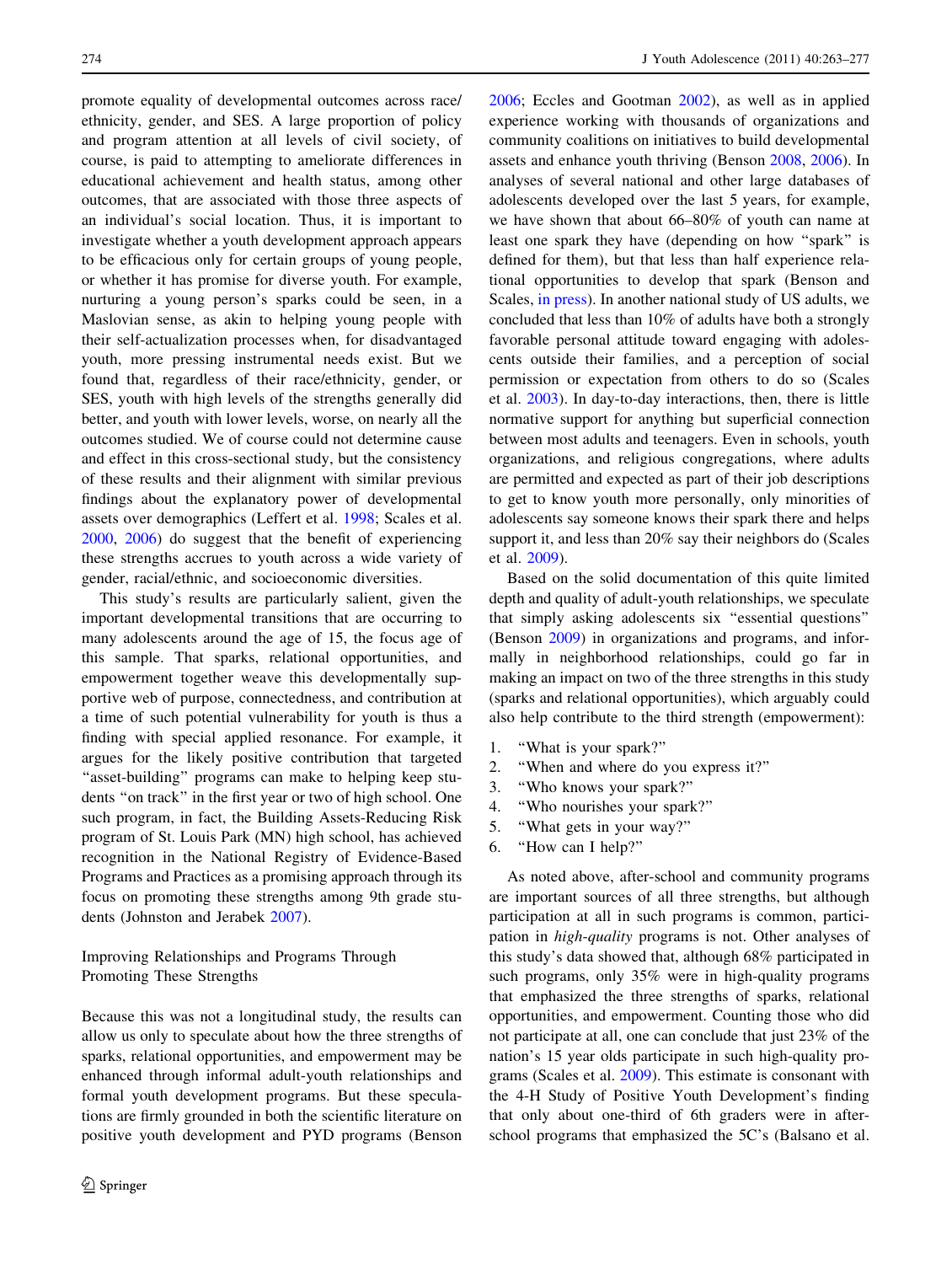[2009\)](#page-13-0). More programs—and organizations as a whole could be improved by strengthening the elements of program operation we used to define ''high quality'': the degree to which adolescents develop warm and trusting relationships through those programs, are involved there in pursuing their sparks as something they are passionate about, and have opportunities for feeling empowered through learning teamwork or leadership skills and being allowed to help make decisions.

# Study Limitations

The limitations of the study pertain to the sampling and to the study's cross-sectional design. The sample was limited to 15-year-olds, and so the findings cannot necessarily be generalized to adolescents of other ages. The sample also was drawn from 15-year-olds whose families were already part of an ongoing panel that receives attention and award incentives as inducements to enroll in the panel and participate in various research studies. Their willingness to be so involved, especially at a time when researchers are noting decreasing levels of participation in recent years in both public opinion surveys and epidemiologic studies (Keeter et al. [2000](#page-13-0); Morton et al. [2006\)](#page-13-0), may point to a systematic difference between such participants and the general population. The raw sample prior to weighting also was more highly educated than US averages, particularly among the parents of African-American and Hispanic youth. The sample was weighted to align with census proportions on a number of salient demographic categories, which partially ameliorates the bias in the raw sample proportions, but these 15-year-olds still might not be representative of US 15-year-olds by virtue of their willingness to participate in an ongoing panel of this type. However, if anything, that willingness to participate in surveys, and their higher than average family education level, may mean that these 15-year-olds were relatively less vulnerable and more developmentally advantaged than a truly representative sample of US 15-year-olds would have been. If this reasoning is valid, then it actually underscores and heightens the importance of the findings. If only 9% of a relatively more highly educated and less vulnerable population reported experiencing high levels of all three strengths, the proportion of those who would say they do in a true representative sample would likely be even less.

The other principal limitation of this study is that the design was cross-sectional, and so the linkage documented between experiencing the three strengths and experiencing positive development is based on correlational data and thus cannot conclusively be said to be causal. However, the pattern of these relationships is indeed consistent with that found in a longitudinal study of developmental assets and school success (Scales et al. [2006](#page-14-0)), and in more than twodozen longitudinal studies by other scholars that examined the link between positive developmental constructs very similar to these three strengths, and outcomes such as those studied here (reviewed in Scales and Leffert [2004](#page-14-0)). The likelihood, therefore, is considerable that these developmental strengths do not merely correlate or co-vary with positive outcomes, but actually contribute to those outcomes.

# Conclusion

We found, as predicted, that the accumulation of three broad strengths in adolescents—their sparks or deep passions, their relational opportunities, and their sense of empowerment—are strongly associated with better academic, psychological, social, and behavioral well-being for adolescents, and, specifically, with prosocial outcomes that reflect engagement with and contribution to community and society. Moreover, the three strengths generally explain those concurrent outcomes more strongly than do demographics such as gender, race/ethnicity, or socioeconomic status.

Although more study is needed to corroborate these cross-sectional findings, especially by employing longitudinal designs, the evidence is quite promising that helping adolescents identify their sparks, and providing them caring relationships and opportunities for empowerment during this particularly challenging time of transition in adolescence, may be a fruitful strategy for advancing positive youth development, and, more specifically, stimulating youth contribution to society, regardless of youths' race/ethnicity, gender, or socioeconomic status. The data are sobering, however, in showing that only 9% of these youth reported experiencing high levels of all three of the developmental strengths, whereas nearly three in 10 reported high levels of none of the strengths.

These results demonstrate both the value and the shortage of these developmental nutrients among US 15-year-olds, and the urgency of providing youth the opportunities and relationships they need to thrive. Policies, organizations, and programs that affect youth should be reviewed and improved to accomplish three aims suggested by this study. First, increase the extent to which individuals, organizations, and programs help adolescents identify and then nurture their sparks. Second, heighten the degree to which adolescents have caring, supportive relationships and opportunities to develop the talents that interest them deeply and which spark a sense of passion and purpose in their lives. Third, enhance adolescents' sense of feeling empowered to participate in community and civic life. These results suggest that the real ''ROI'' return on investment—and benefit to improving youths'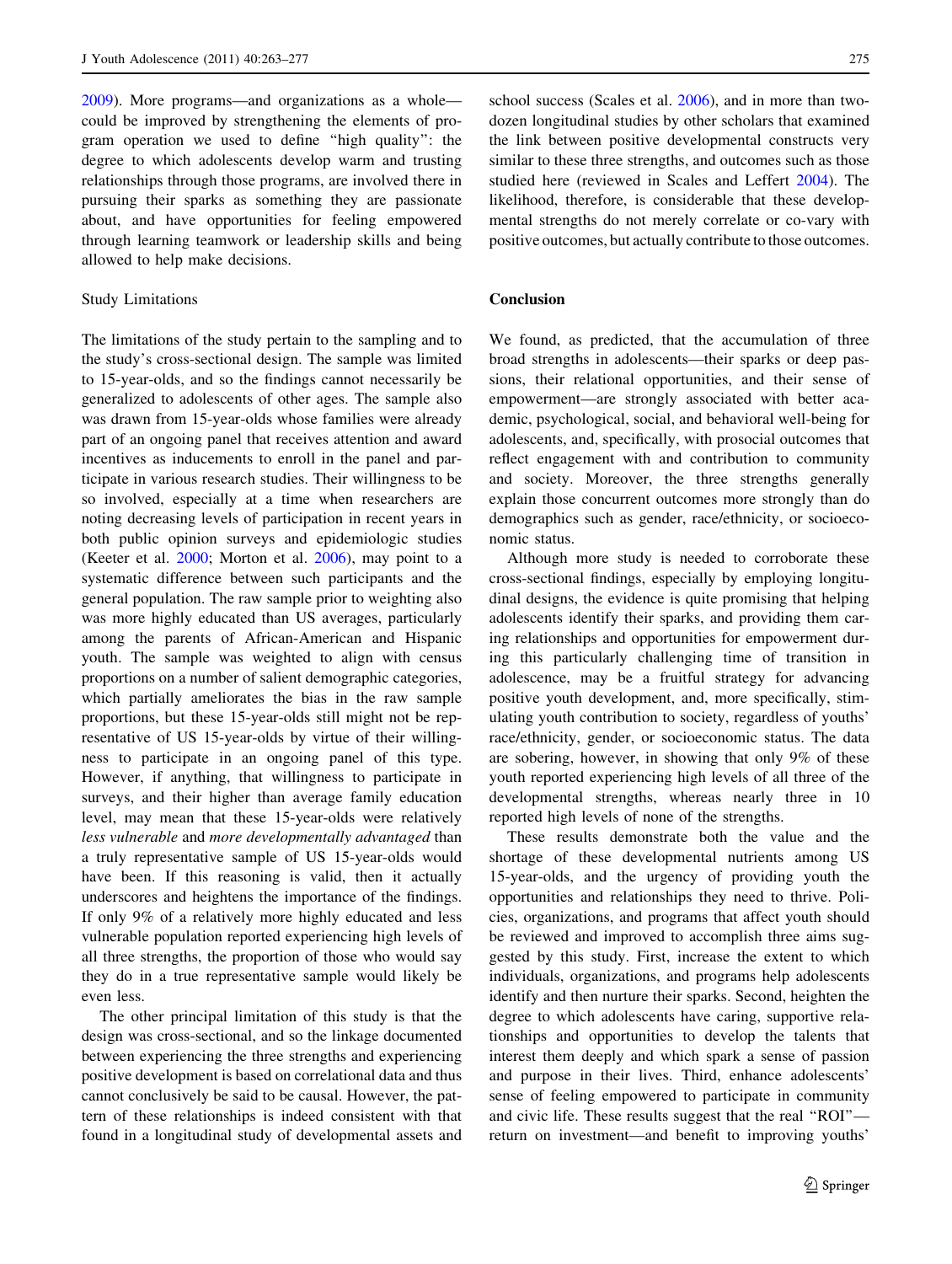<span id="page-13-0"></span>experience of these developmental strengths will be to both adolescents and the communities in which they live.

### References

- Anderman, E. M., Urdan, T., & Roeser, R. (2005). The patterns of adaptive learning survey. In K. A. Moore & L. H. Lippman (Eds.), What do children need to flourish? Conceptualizing and measuring indicators of positive development (pp. 223–236). New York: Springer.
- Balsano, A. B., Phelps, E., Theokas, C., Lerner, J. V., & Lerner, R. M. (2009). Patterns of early adolescents' participation in youth development programs having positive youth development goals. Journal of Research on Adolescence, 19, 249–259.
- Benson, P. L. (2006). All kids are our kids: What communities must do to raise responsible and caring children and adolescents. San Francisco: Jossey-Bass.
- Benson, P. L. (2008). Sparks: How parents can ignite the hidden strengths of your teenagers. San Francisco: Jossey-Bass.
- Benson, P. L. (2009). The six essential questions. Youth Today, 18(10), 22.
- Benson, P. L., Leffert, N., Scales, P. C., & Blyth, D. A. (1998). Beyond the 'village' rhetoric: Creating healthy communities for children and youth. Applied Developmental Science, 2, 138–159.
- Benson, P. L., & Scales, P. C. (2009). The definition and preliminary measurement of thriving in adolescence. Journal of Positive Psychology, 4, 85–104.
- Benson, P. L., & Scales, P. C. (in press). Thriving and sparks: Development and emergence of new core concepts in positive youth development. In R. J. R. Levesque (Ed.), Encyclopedia of adolescence. Berlin: Springer.
- Benson, P. L., Scales, P. C., Hamilton, S. F., & Sesma, A. (2006). Positive youth development: Theory, research, and applications. In W. Damon & R. M. Lerner (Eds.), Handbook of Child psychology (6th ed., Vol. 1, pp. 894–941). New York: Wiley.
- Benson, P. L., Scales, P. C., & Mannes, M. (2003). Developmental strengths and their sources: Implications for the study and practice of community-building. In R. M. Lerner, F. Jacobs, & D. Wertlieb (Eds.), Handbook of applied developmental science. Vol. 1, Applying developmental science for youth and families— Historical and theoretical foundations (pp. 369–406). Thousand Oaks, CA: Sage.
- Benson, P. L., Scales, P. C., Roehlkepartain, E. C., & Leffert, N. (1999). A fragile foundation: The state of developmental assets among American youth. Minneapolis: Search Institute.
- Catalano, R. F., Berglund, M. L., Ryan, J. A. M., Lnczak, H. S., & Hawkins, J. D. (2004). Positive youth development in the United States: Research findings on evaluations of positive youth development programs. Annals of the American Academy of Political and Social Science, 591, 98–124.
- Collins, W. A., & Steinberg, L. (2006). Adolescent development in interpersonal context. In N. Eisenberg (Vol. Ed.), W. Damon, & R. M. Lerner (Series Eds.), Handbook of child psychology, 6th ed., Vol. 3: Social, emotional, and personality development (pp. 1033–1068). New York: Wiley.
- Csikszentmihalyi, M. (1990). Flow: The psychology of optimal experience. New York: Harper/Collins.
- Damon, W. (2004). What is positive youth development? The Annals of the American Academy of Political and Social Science, 591, 13–24.
- Damon, W., Menon, J., & Bronk, K. C. (2003). The development of purpose during adolescence. Applied Developmental Science, 7, 119–128.
- Eccles, J., & Gootman, J. A. (2002). Community programs for youth development. Washington, DC: National Research Council and Institute of Medicine (National Academy Press).
- Editorial Projects in Education. (2009). Cities in crisis 2009: Closing the graduation gap. Bethesda, MD: Editorial Projects in Education.
- Flanagan, C. A., Cumsille, P., Gill, S., & Gallay, L. S. (2007). School and community climates and civic commitments: Patterns for ethnic minority and majority students. Journal of Educational Psychology, 99, 421–431.
- Johnston, L. D., Bachman, J. G., & O'Malley, P. M. (2006). Monitoring the future: Questionnaire responses from the nation's high school seniors, 2005. Ann Arbor, MI: Institute for Social Research Survey Research Center.
- Johnston, B., & Jerabek, A. (2007). Building assets-reducing risks: Application for the national registry of evidenced-based programs and practices. St. Louis Park, MN: St. Louis Park High School.
- Keeter, S., Miller, C., Kohut, A., Groves, R., & Presser, S. (2000). Consequences of reducing nonresponse in a national telephone survey. Public Opinion Quarterly, 64, 125–148.
- Keeter, S., Zukin, C., Andolina, M., & Jenkins, K. (2002). The civic and political health of the nation: A generational portrait. College Park, MD: CIRCLE (survey items downloaded from [www.civicyouth.org\)](http://www.civicyouth.org).
- Larson, R. W. (2000). Toward a psychology of positive youth development. American Psychologist, 55, 170–183.
- Leffert, N., Benson, P. L., Scales, P. C., Sharma, A. R., Drake, D. R., & Blyth, D. A. (1998). Developmental assets: Measurement and prediction of risk behaviors among adolescents. Applied Developmental Science, 2, 209–230.
- Lerner, R. M. (2004). Liberty: Thriving and civic engagement among America's youth. Thousand Oaks, CA: Sage.
- Lerner, R. M., Brentano, C., Dowling, E. M., & Anderson, P. M. (2002). Positive youth development: Thriving as the basis for personhood and civil society. New Directions for Youth Development, 95, 11–33.
- Lerner, R. M., Lerner, J. V., & Phelps, E. (2009). Waves of the future: The first five years of the 4-H study of positive youth development. Medford, MA: Tufts University, Institute for Applied Research in Adolescent Development.
- Morton, L. M., Cahill, J., & Hartge, P. (2006). Reporting participation in epidemiologic studies: A survey of practice. American Journal of Epidemiology, 163(3), 197–203.
- Phinney, J. (1992). The multigroup ethnic identity measure: A new scale for use with adolescents and young adults from diverse groups. Journal of Adolescent Research, 7, 156–176.
- Rodriguez, M. (2009). Youth voice index and relationships and opportunities index: Psychometric analysis of scale quality. Minneapolis: University of Minnesota (unpublished paper).
- Roehlkepartain, E. C., Benson, P. L., & Sesma, A. (2003). Signs of progress in putting children first: Developmental assets among youth in St. Louis Park, 1997–2001. Minneapolis: Search Institute (Report to St. Louis Park's Children First Initiative).
- Roth, J., & Brooks-Gunn, J. (2003). What exactly is a youth development program? Answers from research and practice. Applied Developmental Science, 7, 94–111.
- Scales, P. C., Benson, P. L., Leffert, N., & Blyth, D. A. (2000). Contribution of developmental assets to the prediction of thriving among adolescents. Applied Developmental Science, 4, 27–46.
- Scales, P. C., Benson, P. L., Moore, K. A., Lippman, L., Brown, B., & Zaff, J. F. (2008). Promoting equal developmental opportunity among America's children and youth: Results from the National Promises Study. Journal of Primary Prevention, 29, 121–144.